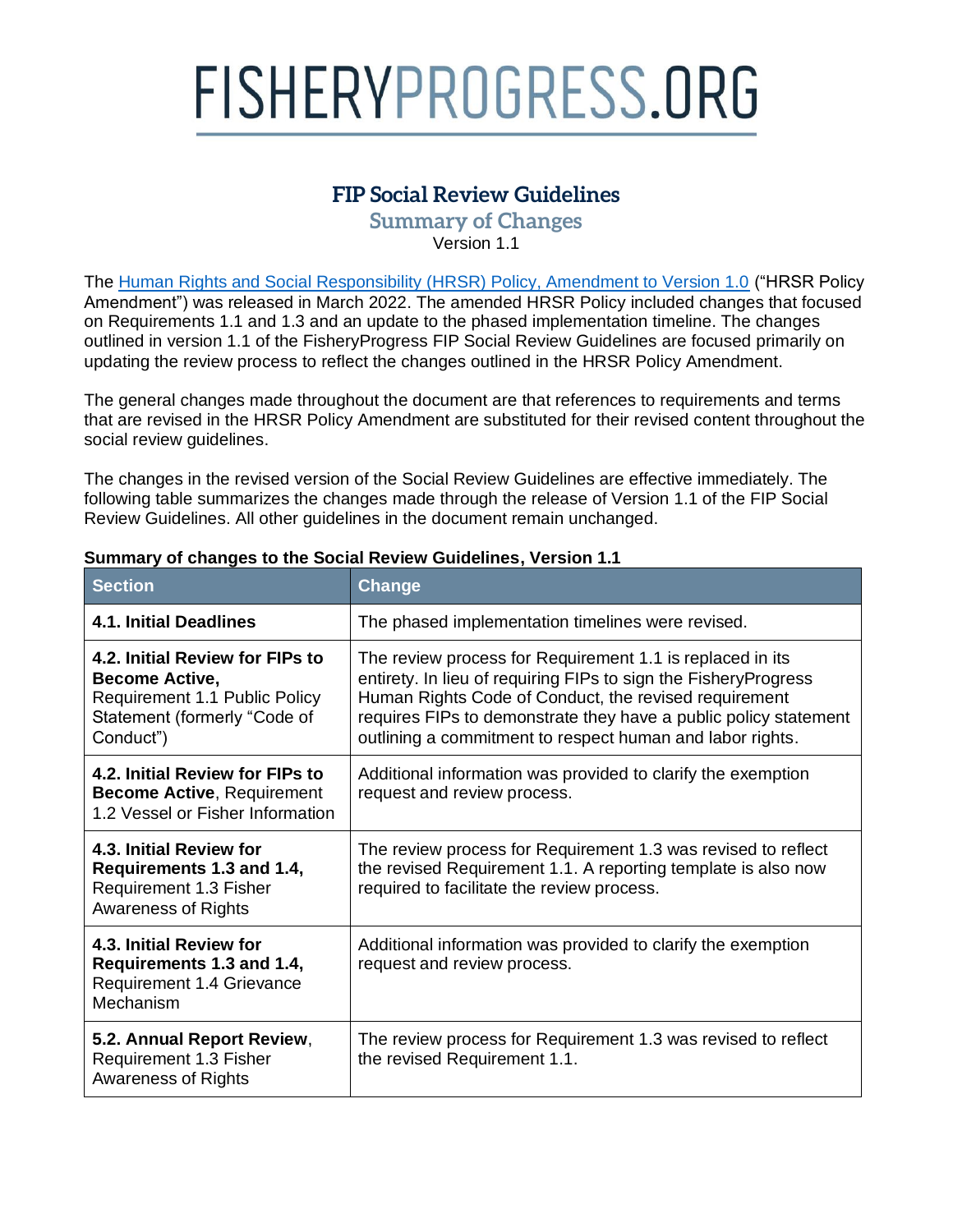# FISHERYPROGRESS.ORG

# **FIP Social Review Guidelines**

Version 1.1 *Release Date: May 15, 2022 Effective Date: May 15, 2022*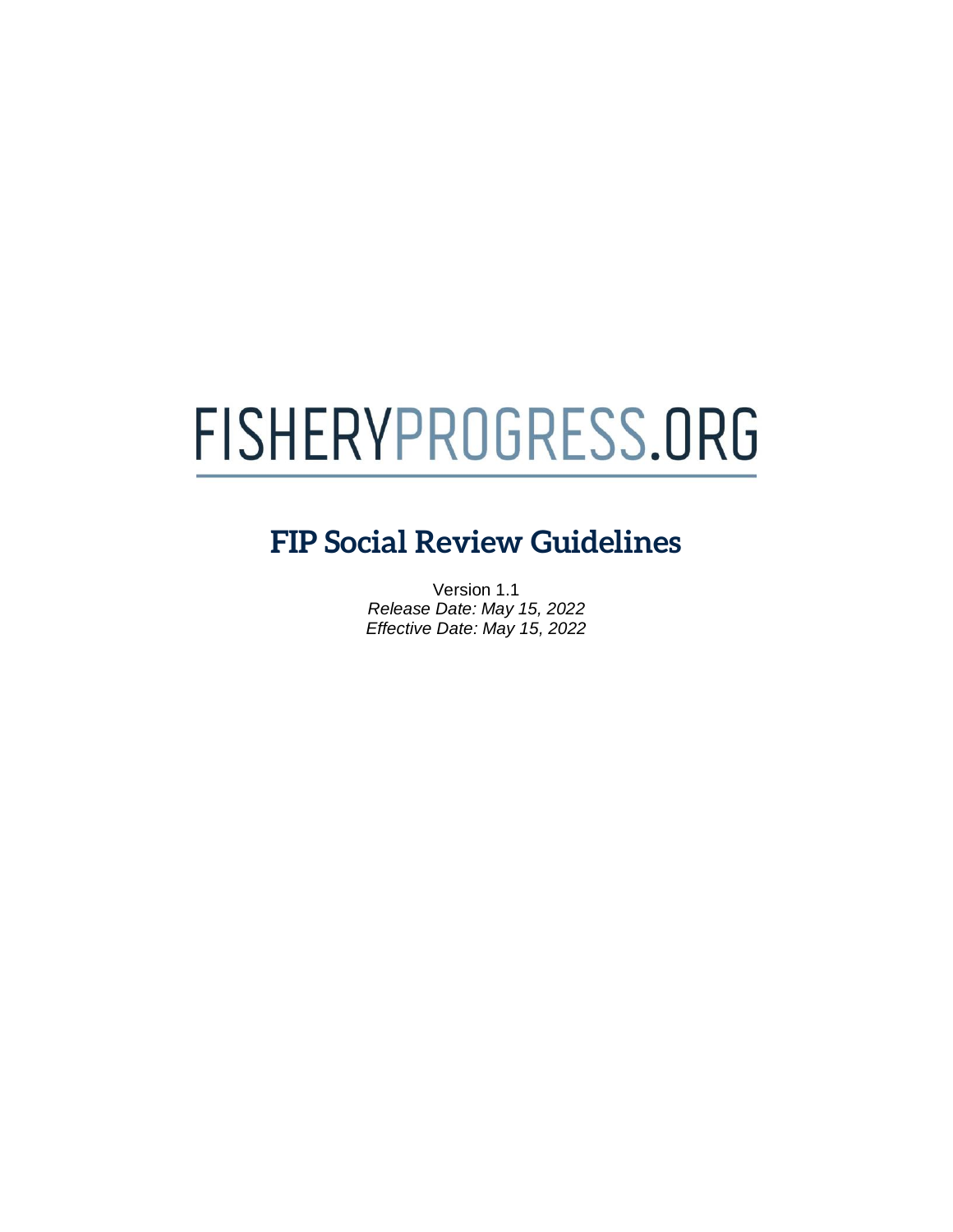# **Table of Contents**

| 1.   |                                                                       |  |
|------|-----------------------------------------------------------------------|--|
| 2.   |                                                                       |  |
| 3.   |                                                                       |  |
| 4.   |                                                                       |  |
| 4.1. |                                                                       |  |
| 4.2. |                                                                       |  |
| 4.3. |                                                                       |  |
| 4.4. |                                                                       |  |
| 5.   |                                                                       |  |
| 5.1. |                                                                       |  |
| 5.2. |                                                                       |  |
| 6.   |                                                                       |  |
| 6.1. |                                                                       |  |
| 6.2. |                                                                       |  |
| 6.3. |                                                                       |  |
|      | Appendix A: Guidance on Acceptable Evidence and Examples  26          |  |
|      | Appendix B: Guidance for FIPS With Audits Through Other Standards  27 |  |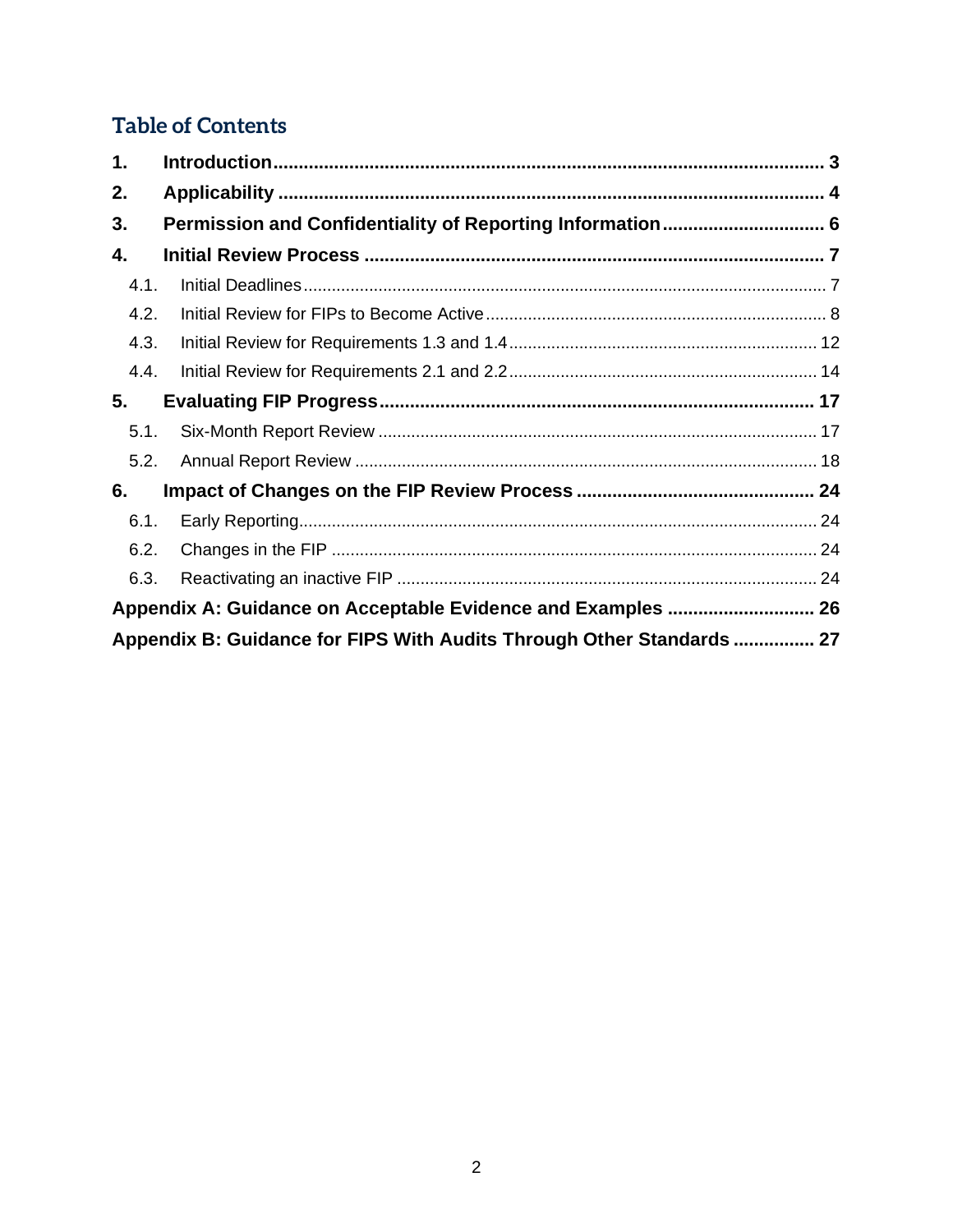# <span id="page-3-0"></span>**1. Introduction**

The following guidelines were developed for use by FIPs and the FisheryProgress reviewers to provide clarity around how the site will implement the [FisheryProgress Human Rights and Social](http://www.fisheryprogress.org/social-responsibility)  [Responsibility Policy](http://www.fisheryprogress.org/social-responsibility) and evaluate FIP social information and progress. These guidelines serve as an addendum to the existing [FIP Review Guidelines](https://fisheryprogress.org/sites/default/files/document_files/FisheryProgress%20org%20Review%20Guidelines%202020%20-%20FINAL.pdf) – all guidance in this document supplements those guidelines.

The table below outlines the policy requirements – references to requirements throughout this document are based on the numbering of each requirement as noted in the policy. Throughout this document, the terms "shall," "must," and "required" indicate a binding requirement. The terms "should," "may," or "best practice" indicate that the item is recommended.

## **FisheryProgress Human Rights and Social Responsibility Policy**

Component 1: Requirements for All FIPs

All FIPs reporting on FisheryProgress must:

1.1 Demonstrate there is a public policy statement outlining a commitment to respect human and labor rights.

1.2 Provide information about the vessels or fishers included in the FIP.

1.3 Undertake best efforts to make fishers aware of their rights.

1.4 Demonstrate there is a grievance mechanism available to all fishers in the FIP.

1.5 Complete a self-evaluation against the FisheryProgress criteria for increased risk of forced labor and human trafficking.

Component 2: Additional Requirements for FIPs That Meet the Risk Criteria FIPs that meet one or more FisheryProgress criteria for increased risk of forced labor and human trafficking (see Requirement 1.5) must:

2.1 Complete a risk assessment using the Social Responsibility Assessment Tool (SRA).

- 2.2 Create a social workplan to address all red indicators in the risk assessment.
- 2.3 Report publicly on action progress and update indicator scores.

Component 3: Requirements for Voluntary Reporting on Social Performance

Any FIP on FisheryProgress may voluntarily report on its performance or progress on one or more social issues. Component 3 details the requirements for FIPs who choose to exceed the minimum requirements outlined in Components 1 and 2.

FisheryProgress plans to integrate the social review guidelines below into the broader [FIP](https://fisheryprogress.org/sites/default/files/document_files/FisheryProgress%20org%20Review%20Guidelines%202020%20-%20FINAL.pdf)  [Review Guidelines](https://fisheryprogress.org/sites/default/files/document_files/FisheryProgress%20org%20Review%20Guidelines%202020%20-%20FINAL.pdf) during the second semester of 2022. In addition, we expect these guidelines will evolve over time. We will communicate any changes to FIP leads via email when they occur.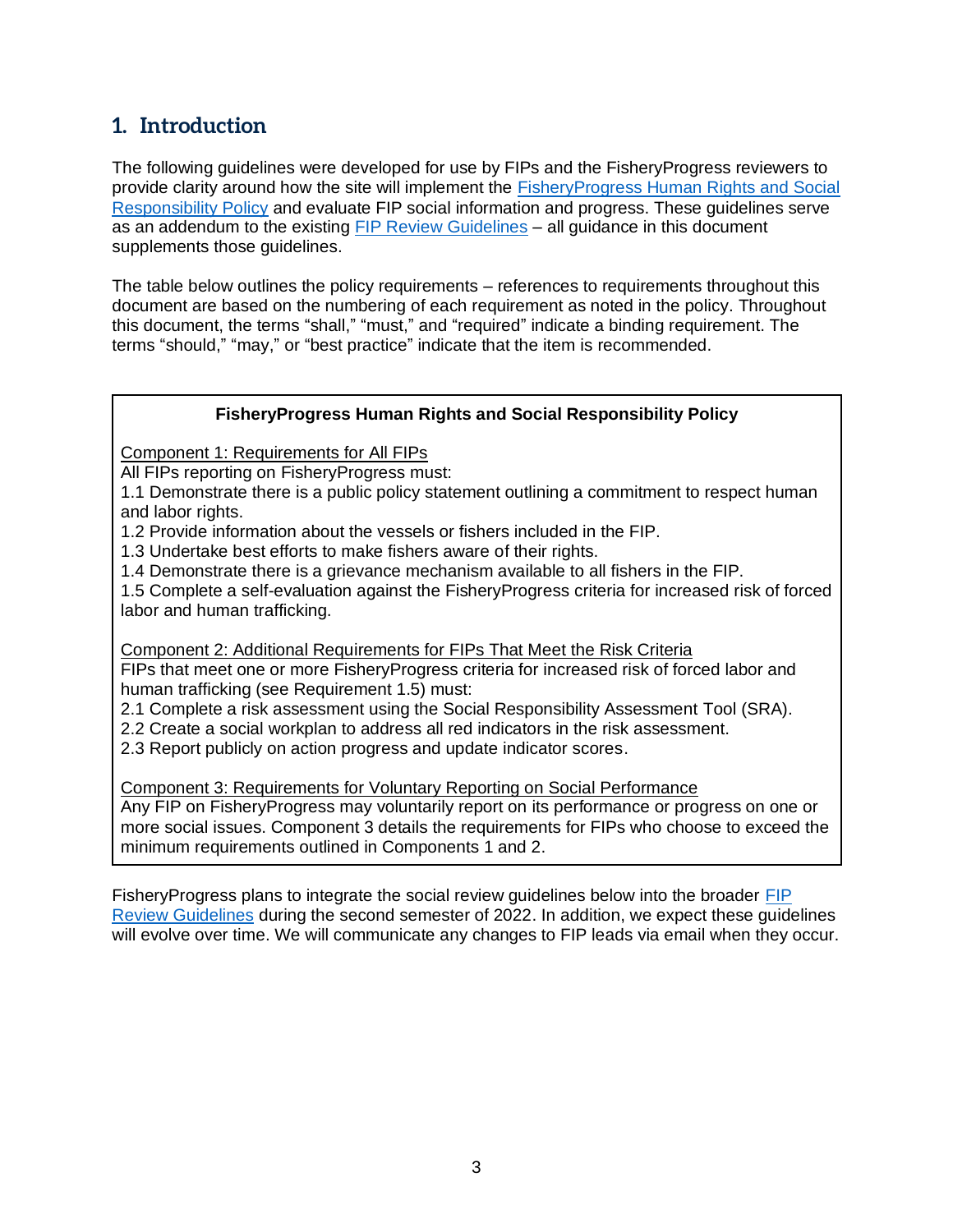# <span id="page-4-0"></span>**2. Applicability**

All active and completed FIPs listed on FisheryProgress are eligible and/or required to report on social progress, dependent on their status as outlined below.

### **Active Basic and Comprehensive FIPs**

All active FIPs must report on their social performance in accordance with the Human Rights and Social Responsibility Policy and the social review guidelines below.

#### **Completed FIPs**

Completed FIPs are not required to continue reporting on their social performance but may do so voluntarily. Completed FIPs that continue to report on their social performance must meet the requirements outlined in the Human Rights and Social Responsibility Policy, including the sixmonth and annual reporting requirements, but will be unable to update previous environmental information.

To not have future reports considered missed, completed FIPs that are voluntarily reporting on social performance and would like to stop must contact FisheryProgress [\(contact@fisheryprogress.org\)](mailto:contact@fisheryprogress.org) to indicate they are no longer reporting. There are no additional requirements or consequences for completed FIPs that choose not to continue social reporting. All social performance information provided prior to and after the FIP reaches completion will be maintained on completed FIP profiles.

#### **Prospective FIPs**

Prospective FIPs are not considered active and, therefore, are neither required nor eligible to report on their social performance. To transition to an active status, prospective FIPs must meet the requirements in the Human Rights and Social Responsibility Policy and the guidelines contained in this document.

#### **Inactive FIPs**

Inactive FIPs are those that suspended work before achieving their objectives, due to reasons outlined in the [FIP Review Guidelines](https://fisheryprogress.org/sites/default/files/document_files/FisheryProgress%20org%20Review%20Guidelines%202020%20-%20FINAL.pdf) or the FisheryProgress Human Rights and Social Responsibility Policy, including:

- **The FIPs did not meet the initial deadline for completing requirements 1.1-1.5 and 2.1-2.2 (if applicable).** FIPs will be considered out of compliance with the FisheryProgress Human Rights and Social Responsibility Policy if they do not meet the requirements by the end of the calendar month of the original deadline or, if requested, by the end of the grace period that extends to the 15th of the following month. If they fail to do so, they will be moved to inactive status.
- **The FIPs did not report regularly as outlined in requirement 2.3.** FIPs meet requirement 2.3 through their existing six-month and annual report schedule, as outlined in these guidelines. According to the [FIP Review Guidelines,](https://fisheryprogress.org/sites/default/files/document_files/FisheryProgress%20org%20Review%20Guidelines%202020%20-%20FINAL.pdf) a report will be considered missed if not completed (including completing required social reporting) by the end of the calendar month of the original deadline or, if requested, by the end of the grace period that extends to the 15th of the following month. Two consecutive missed reports (including a report that was missed and then submitted later) will render the FIP inactive.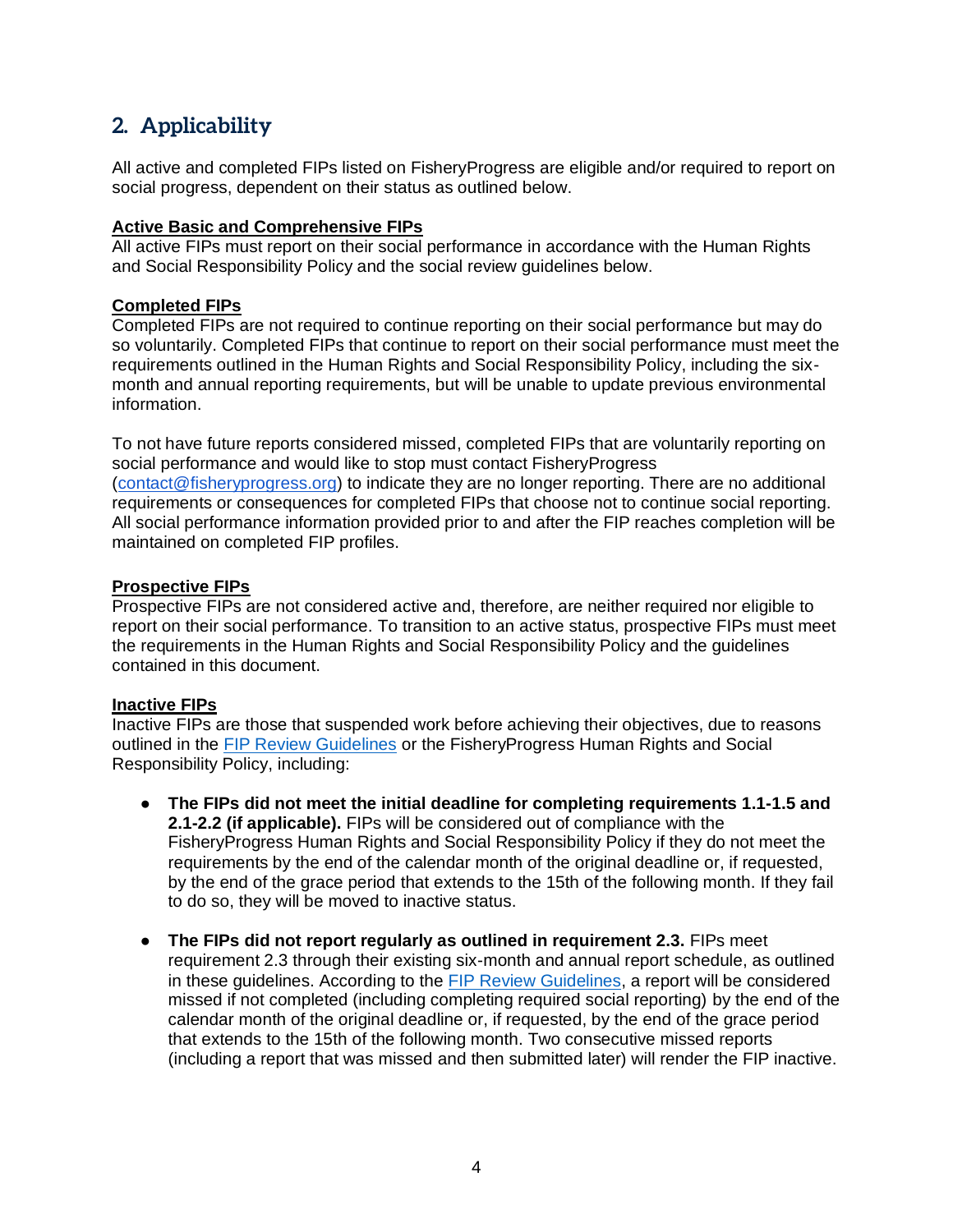● **The FIPs did not make sufficient progress.** Active FIPs reporting on their risk assessment must demonstrate progress when the risk assessment shows one or more Core FisheryProgress SRA Indicators are at the high-risk (red) level. Those FIPs that are unable to demonstrate that at least one of these red indicators has improved to a medium risk (yellow) level within three years will be moved to inactive.

Inactive FIPs are not eligible to actively report on FisheryProgress in any form. Inactive FIPs remain on the site indefinitely but as limited profiles that include a subset of their information. Inactive FIPs that return to active status will be required to meet the requirements outlined in the FisheryProgress Human Rights and Social Responsibility Policy and the guidelines contained in this document.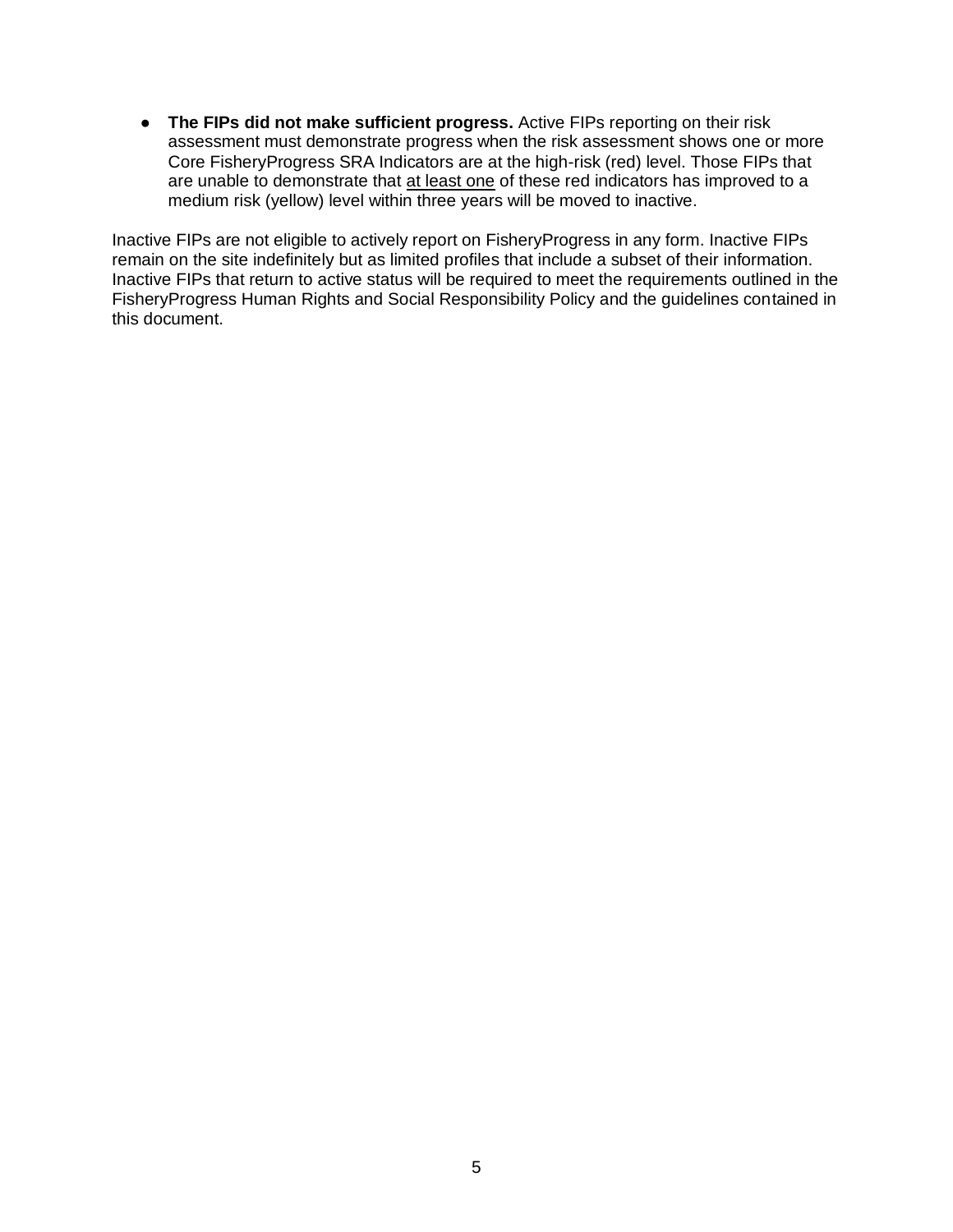# <span id="page-6-0"></span>**3. Permission and Confidentiality of Reporting Information**

It is the FIP's responsibility to obtain permission to publish on FisheryProgress.org any required documentation that a FIP participant itself did not create or commission.

The information, documentation, and evidence that FIPs submit to meet the social requirements outlined in the FisheryProgress Human Rights and Social Responsibility Policy will be public on the website (except for the signed Policy Statement). This information must not be personally identifiable or confidential.

FIPs may modify materials to anonymize any personally identifiable or confidential information within reason. Examples of this may include:

- Removing or blacking out names, job titles, or other similar information.
- Removing or blacking out attendee lists from meetings or trainings.
- Blurring out people or vessel names in images.

Anonymization must not be to a degree that the reviewer is unable to verify the information, documentation, and evidence as part of the review process. If this is not possible, the FIP should contact the reviewer [\(contact@fisheryprogress.org\)](mailto:contact@fisheryprogress.org) to discuss options.

Requests to keep information or evidence confidential will be considered on a limited case-bycase basis. If a request is made, the reviewer will work with the FIP to explore options for making parts of the information or evidence public or providing other evidence. In exceptional circumstances where that is impossible, if reasonable and justifiable, the reviewer will review the information but not publish it to the site, and the FIP will be required to provide a summary of the evidence that will be shared publicly on FisheryProgress.

Additional guidance on evidence is available in **Appendix A**.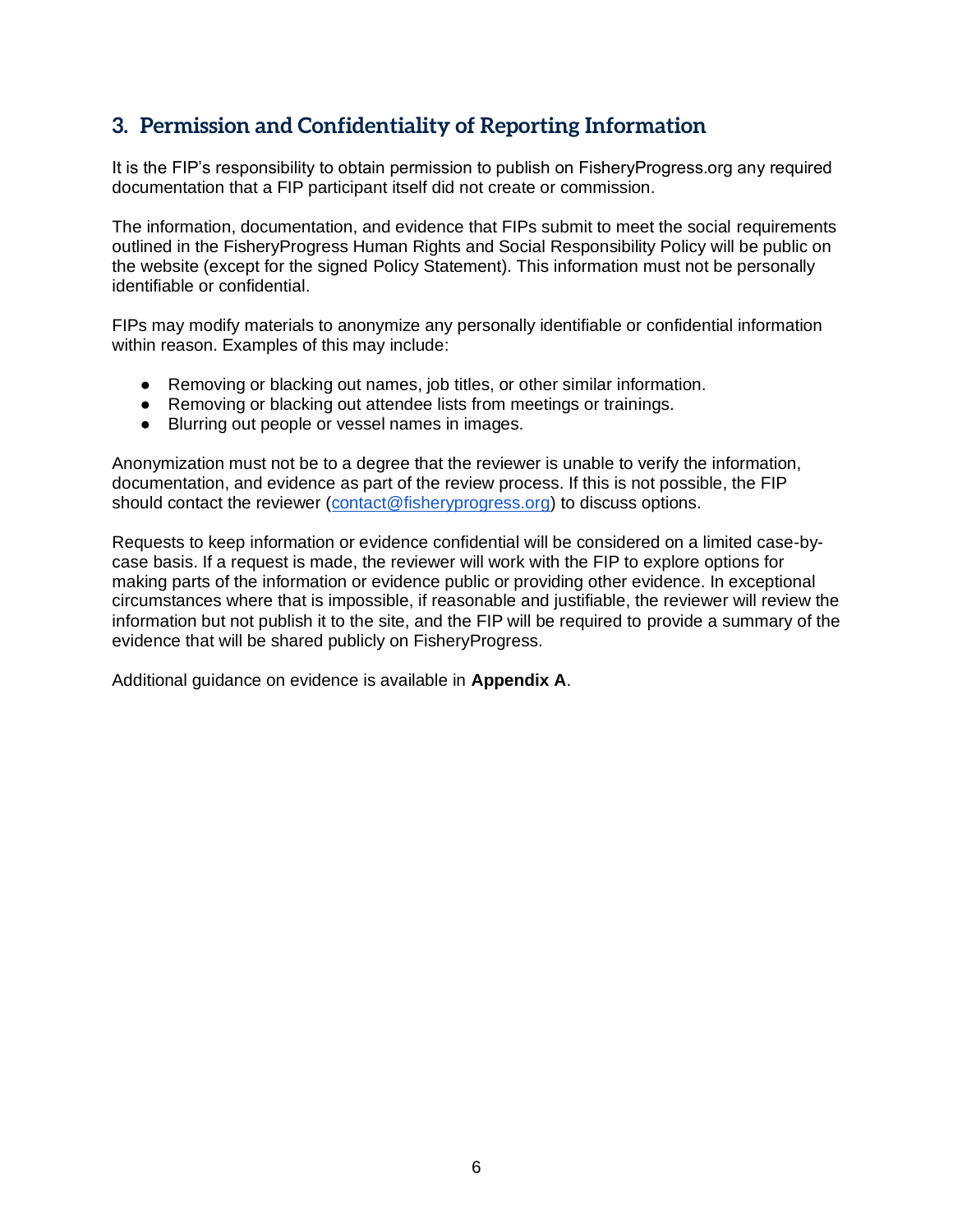# <span id="page-7-0"></span>**4. Initial Review Process**

# <span id="page-7-1"></span>**4.1.Initial Deadlines**

The initial review of each of the requirements in the FisheryProgress Human Rights and Social Responsibility Policy is staggered as follows:

## **HRSR Policy Amendment Implementation Deadlines**

| <b>Policy Requirement</b>                | <b>Existing FIPs</b>                                               | <b>New FIPs</b>        |  |
|------------------------------------------|--------------------------------------------------------------------|------------------------|--|
| <b>Currently in effect:</b>              |                                                                    |                        |  |
| 1.2 Vessel list                          | Next report <sup>1</sup>                                           | To be listed as active |  |
| 1.4 Grievance mechanism                  | Next report                                                        | First six-month report |  |
| <b>1.5 Self-evaluation</b>               | Next report                                                        | To be listed as active |  |
| 2.1 Risk assessment (if<br>required)     | 12 months after self-evaluation<br>submitted (Requirement 1.5)     | First annual report    |  |
| 2.2 Social workplan (if<br>required) $2$ | 12 months after submission of<br>self-evaluation (Requirement 1.5) | First annual report    |  |
| Effective Jan. 1, 2023:                  |                                                                    |                        |  |
| <b>1.1 Policy statement</b>              | Next report                                                        | To be listed as active |  |
| 1.3 Fisher awareness of<br>rights        | Next report                                                        | First six-month report |  |

**Note that, although the above table indicates when requirements go into effect, specific deadlines for FIPs to meet requirements vary according to their unique reporting** 

**schedules.** That is because the document submission and review process occurs as part of the FIP's regular six-month and annual reporting. Furthermore, each requirement details both initial and reporting deadlines, which ensure that information is kept up to date. Please see [Guidance](https://fisheryprogress.org/sites/default/files/FP%20Social_Reporting%20Schedule%20Guidance.pdf)  [on FIP Reporting Schedules](https://fisheryprogress.org/sites/default/files/FP%20Social_Reporting%20Schedule%20Guidance.pdf) for additional information.

The reviewer will review all social information associated with initial requirements submitted by FIPs currently on FisheryProgress and those requesting to be listed as active on FisheryProgress.

Once the FIP has submitted information on the below requirements, the reviewer will follow up with the FIP implementer to address any questions regarding the submitted materials. Additional materials submitted by the FIP during follow-up will be reviewed as necessary.

 $1$  In all cases, "next report" means either the six-month or annual report, whichever comes first after the effective date noted.

 $<sup>2</sup>$  FIPs must develop a workplan to address at least all red indicators in the risk assessment.</sup>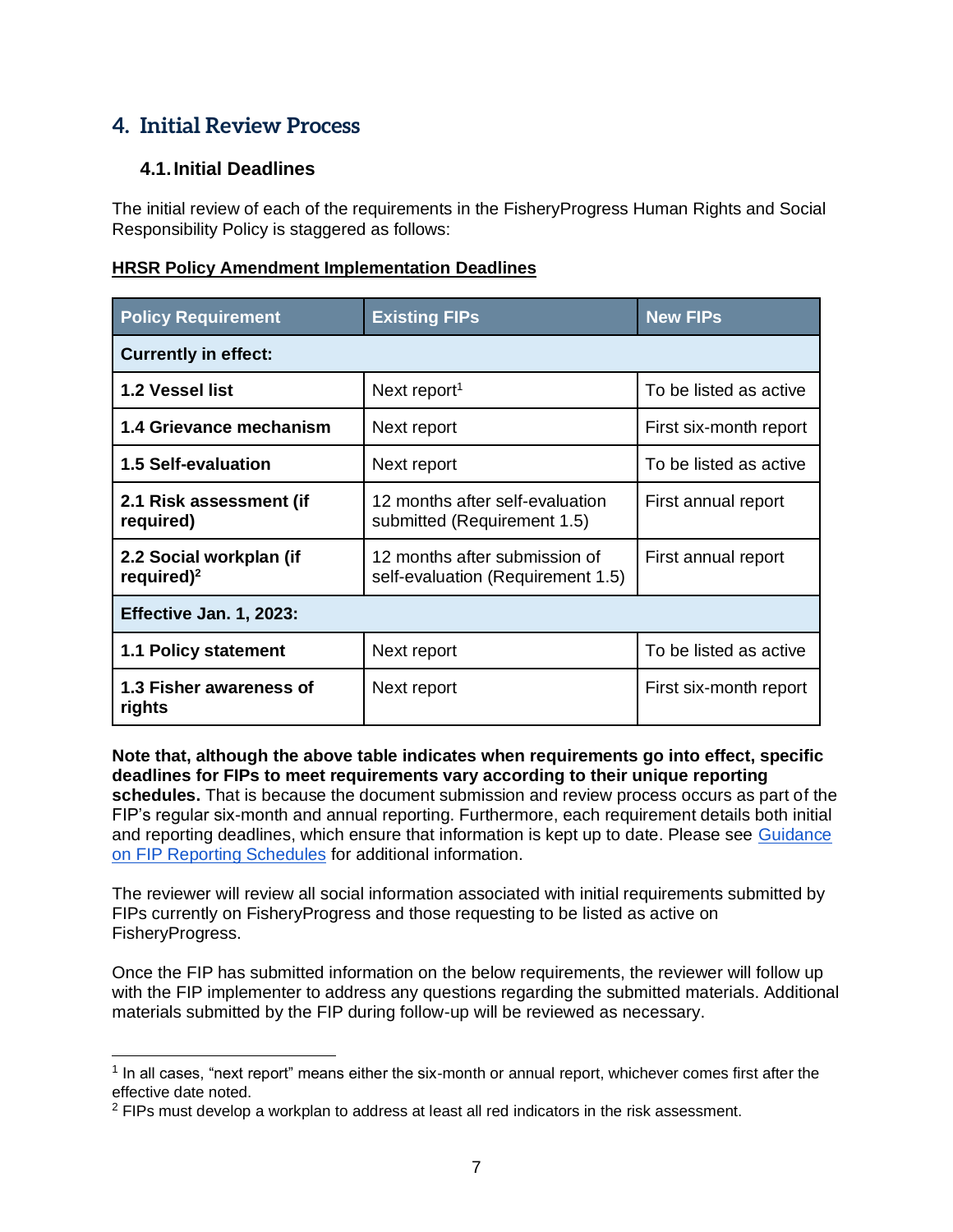# <span id="page-8-0"></span>**4.2.Initial Review for FIPs to Become Active**

The reviewer will complete the review of social performance data alongside the review of environmental performance data, aiming to do so within one month of the date the new profile is submitted. This timing may vary depending on the volume of FIP report reviews and the amount of follow-up needed to secure additional information from the FIP implementer. Once the environmental and social initial review process is complete, the reviewer will make the FIP public on FisheryProgress.

The following section outlines what the reviewer will look for during the initial review of social information for Requirements 1.1, 1.2, and 1.5.

## **Requirement 1.1: Demonstrate there is a public policy statement ("Policy Statement") outlining a commitment to respect human and labor rights** (Previously: Code of Conduct)

| <b>Policy Statement Field, Social Performance Tab</b> |                                                                                                                                                                                                                                          |  |
|-------------------------------------------------------|------------------------------------------------------------------------------------------------------------------------------------------------------------------------------------------------------------------------------------------|--|
| <b>Field</b>                                          | <b>Review Process</b>                                                                                                                                                                                                                    |  |
| Documentation                                         | Confirm the FIP has uploaded one or more Policy Statements. If the<br>Policy Statement is posted on a website, the FIP must download it and<br>upload the file.                                                                          |  |
|                                                       | Confirm each policy statement is either<br>$\bullet$<br>Signed and dated by the FIP lead (additional signatories are<br>$\circ$<br>optional); OR<br>Signed and dated by all FIP supply chain participants; OR<br>$\circ$                 |  |
|                                                       | Includes a link to where it is published on the participant's<br>$\circ$<br>website.<br>The Policy Statement may be signed as a stand-alone document or as<br>integrated into a memorandum of understanding (MOU).                       |  |
|                                                       | For Policy Statements that are signed, confirm that each signature is<br>accompanied by:<br>$\circ$ Full name.<br>Title.<br>$\circ$<br>$\circ$ Organization.<br>Date.<br>$\circ$                                                         |  |
|                                                       | Confirm the FIP has uploaded the <b>Fishery Progress Policy Statement</b><br><b>Description Template and that:</b><br>$\circ$ It filled in all required fields.<br>All information meets the criteria outlined in the policy.<br>$\circ$ |  |
|                                                       | It provided information in English.<br>$\circ$<br>Information provided aligns with the Policy Statement(s)<br>$\circ$<br>provided.                                                                                                       |  |
| Date Signed                                           | Confirm this matches the date indicated in the uploaded document.                                                                                                                                                                        |  |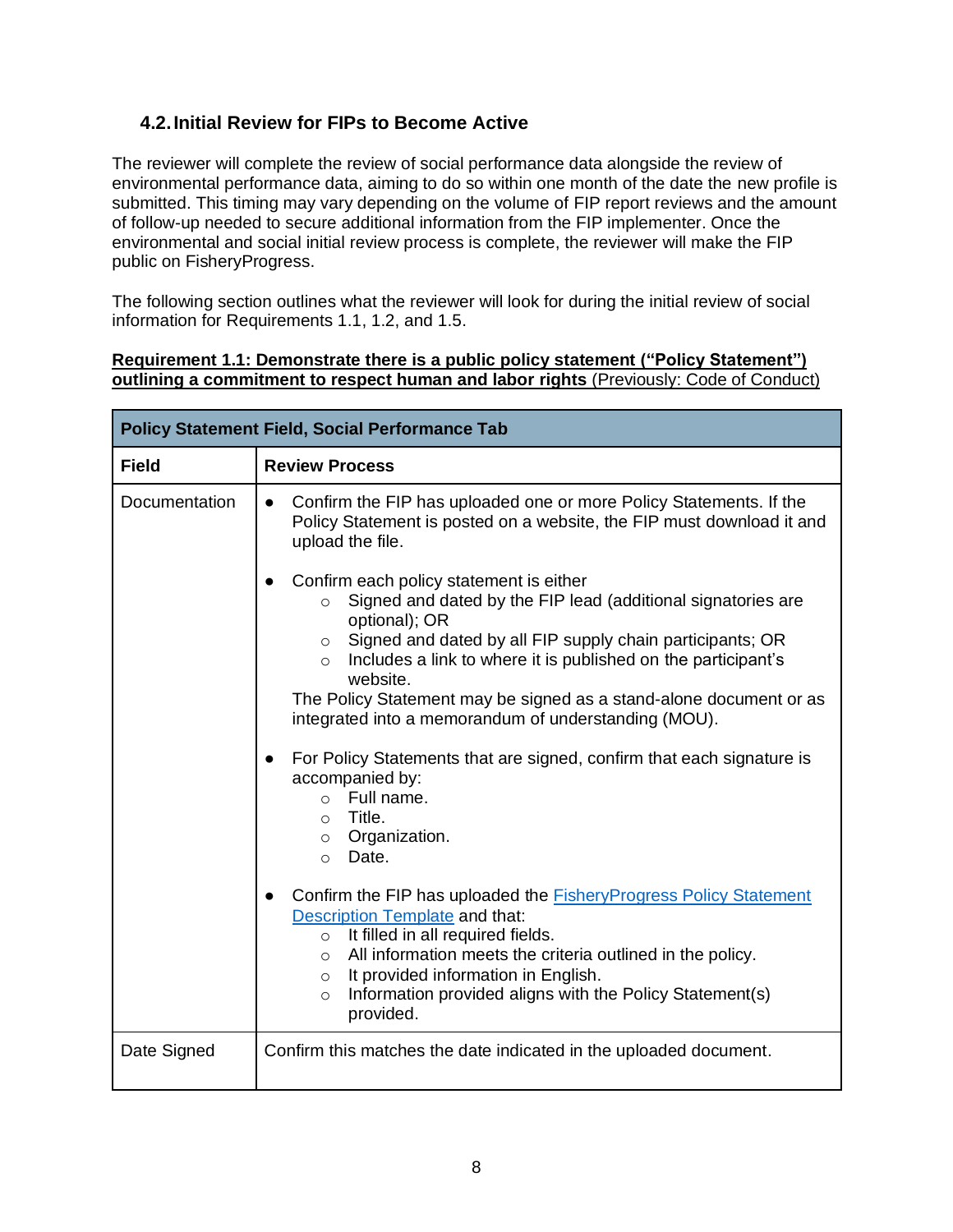| Details | Provide a description of the signatories or the owner of the Policy<br>Statement(s).<br>Optionally, provide additional detail related to the Policy Statement not<br>included in the template, which may include:<br>Clarification that the Policy Statement is integrated into the FIP's<br>$\bullet$<br>MOU.<br>Information about how the FIP addresses parts of the Policy<br>$\bullet$<br>Statement, such as they are part of a retailers' Policy Statement for<br>suppliers that the FIP follows. |
|---------|--------------------------------------------------------------------------------------------------------------------------------------------------------------------------------------------------------------------------------------------------------------------------------------------------------------------------------------------------------------------------------------------------------------------------------------------------------------------------------------------------------|
|         |                                                                                                                                                                                                                                                                                                                                                                                                                                                                                                        |

### *Requesting an extension*

FIPs may request a one-time, six-month extension to meet the requirement criteria outlined above. FIPs must communicate the request to FisheryProgress [\(contact@fisheryprogress.org\)](mailto:contact@fisheryprogress.org) with the motivation for the requested exemption and a workplan that outlines the activities the FIP will undertake to fully meet the requirement within six months. The FIP must send the request before the end of the month that the FIP's report is due. If the FIP does not meet the requirement criteria during the next report, it will be moved to inactive status as outlined in the Human Rights and Social Responsibility Policy.

| <b>Vessel Information Field, Documents Tab</b> |                                                                                                                                                                                                                                                                                                                                                                                                                                                                                                                                                                                                                                                                                                                                                                                                                                                                                                                                                                                                                                                                                           |  |
|------------------------------------------------|-------------------------------------------------------------------------------------------------------------------------------------------------------------------------------------------------------------------------------------------------------------------------------------------------------------------------------------------------------------------------------------------------------------------------------------------------------------------------------------------------------------------------------------------------------------------------------------------------------------------------------------------------------------------------------------------------------------------------------------------------------------------------------------------------------------------------------------------------------------------------------------------------------------------------------------------------------------------------------------------------------------------------------------------------------------------------------------------|--|
| <b>Field</b>                                   | <b>Review Process</b>                                                                                                                                                                                                                                                                                                                                                                                                                                                                                                                                                                                                                                                                                                                                                                                                                                                                                                                                                                                                                                                                     |  |
| Documentation                                  | Confirm the FIP has uploaded a document with its vessel or fisher<br>information that:<br>o Uses the Fishery Progress vessel information template.<br>Provides information in all required boxes in the template's<br>$\circ$<br>"Overview" tab.<br>$\circ$ Clearly describes all sources. If the source is publicly<br>accessible, a link has been provided.<br>Fully completes the template in accordance with the designated<br>$\circ$<br>category of vessel(s) in the FIP, as outlined below.<br>If the FIP indicates it has large vessels <sup>3</sup> :<br>The FIP provides a list of vessels in the "Vessel List" tab and<br>$\circ$<br>completes all required fields for all vessels.<br>If the FIP indicates it has small vessels, the FIP either:<br>Provides a list of vessels in the "Vessel List" tab and completes<br>$\cap$<br>all required fields for all vessels; OR<br>Provides a description in the "Overview" tab that includes:<br>$\circ$<br>The number of vessels<br>Landing sites for the catch<br>٠<br>Home communities of the fishers<br>٠<br>Types of vessels |  |

## **Requirement 1.2 Vessel or Fisher Information**

<sup>&</sup>lt;sup>3</sup> Large vessels are those that weigh 10 GT or more or are 12 m or longer. Small vessels are those that weigh less than 10 GT and are shorter than 12 m. FisheryProgress may consider minor exceptions to these definitions based on local legal definitions.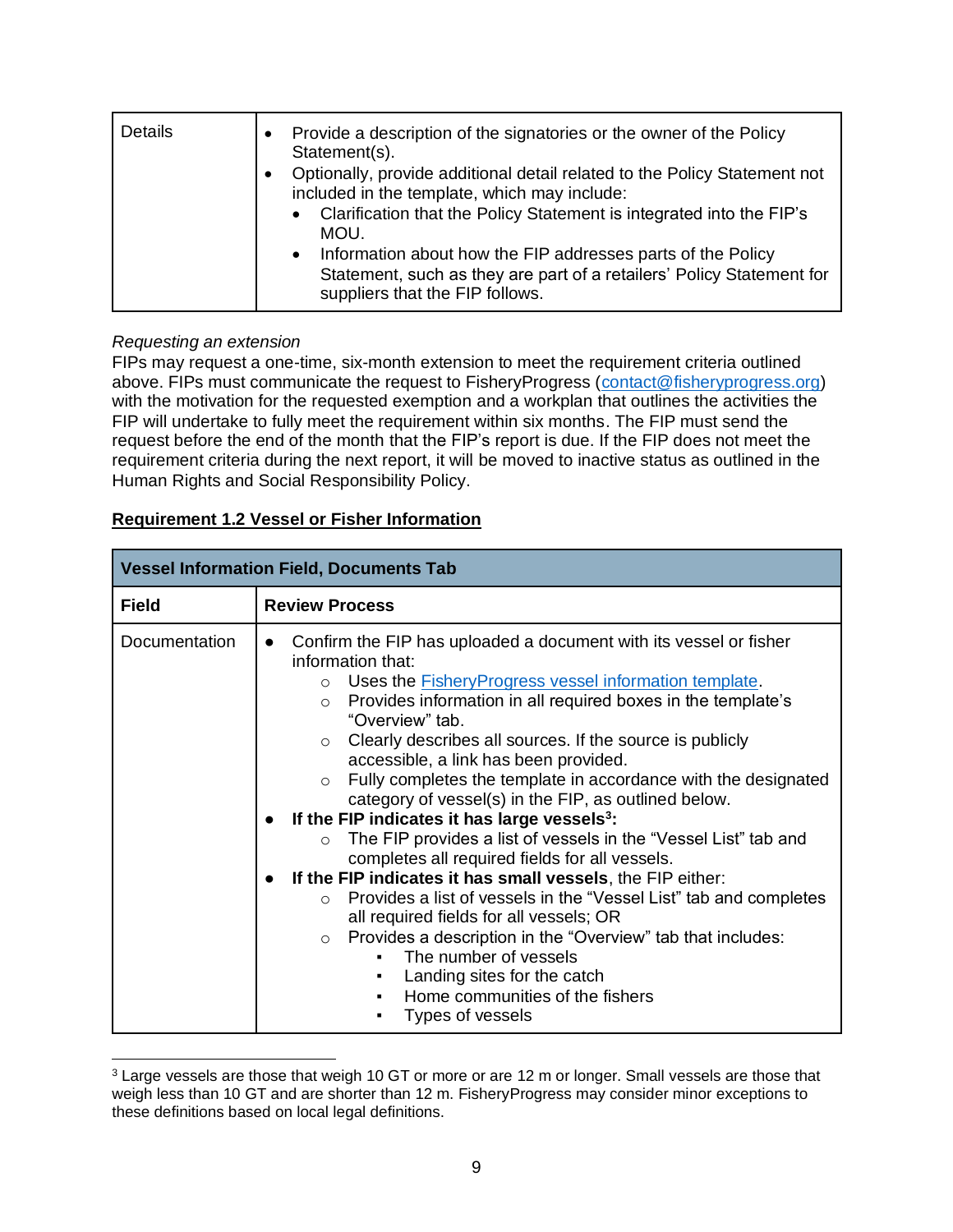|                      | If the FIP indicates it has shore-based or non-vessel fishers, the<br>$\bullet$<br>FIP either:<br>Provides a list of individuals in the "Fisher List" tab and includes<br>$\bigcap$<br>both a given name and a family name for all fishers; OR<br>Provides a description in the "Overview" tab that includes:<br>$\circ$<br>Approximate number of fishers.<br>Landing sites for the catch.<br>٠<br>Home communities of the fishers.<br>Type of fishing practice.<br>The information provided in the document aligns with other information<br>$\bullet$<br>the FIP provides (e.g., the gear type, vessel flags, FIP description,<br>species).<br>There is no indication that the information is incomplete, inaccurate, or<br>$\bullet$<br>non-exhaustive (i.e., it covers the full scope of the FIP). |
|----------------------|--------------------------------------------------------------------------------------------------------------------------------------------------------------------------------------------------------------------------------------------------------------------------------------------------------------------------------------------------------------------------------------------------------------------------------------------------------------------------------------------------------------------------------------------------------------------------------------------------------------------------------------------------------------------------------------------------------------------------------------------------------------------------------------------------------|
| <b>Document Link</b> | If filled in, it provides a link related to the vessel or fisher information, for                                                                                                                                                                                                                                                                                                                                                                                                                                                                                                                                                                                                                                                                                                                      |
| (Optional)           | example, a link to a public vessel registry.                                                                                                                                                                                                                                                                                                                                                                                                                                                                                                                                                                                                                                                                                                                                                           |
| Document             | The date provided matches the date indicated in the Overview tab of the                                                                                                                                                                                                                                                                                                                                                                                                                                                                                                                                                                                                                                                                                                                                |
| <b>Creation Date</b> | uploaded document.                                                                                                                                                                                                                                                                                                                                                                                                                                                                                                                                                                                                                                                                                                                                                                                     |
| Document             | If filled in, the text provides detail related to the vessel or fisher information,                                                                                                                                                                                                                                                                                                                                                                                                                                                                                                                                                                                                                                                                                                                    |
| Description          | including the category of vessels or fishers in the FIP (large, small, fishing                                                                                                                                                                                                                                                                                                                                                                                                                                                                                                                                                                                                                                                                                                                         |
| (optional)           | outside the exclusive economic zone (EEZ), shore-based/non-vessel).                                                                                                                                                                                                                                                                                                                                                                                                                                                                                                                                                                                                                                                                                                                                    |

### *Requesting an exemption*

All large vessels are expected to be documented in the FIP's vessel list. FIPs may request temporary exemption to this requirement by completing the "Exemption Request" tab in the [FisheryProgress vessel information template.](https://fisheryprogress.org/resources/launching-fip) Requests of longer than one year will only be granted for exceptional circumstances, for example, in instances where collecting and documenting vessel information is expected to lead to harm to the fishers involved.

Once received, the reviewer will determine whether the request is reasonable and justified. If needed, the reviewer will consult with the site's advisory committee(s) for guidance. If the request is approved, the FIP must create action items for the development of a vessel list. The vessel list action item(s) must be added to the "Exemption Request" tab in the **FisheryProgress** [vessel information template](https://fisheryprogress.org/resources/launching-fip) or to the FIP's environmental or social workplan and tied to MSC indicator 3.2.3 (Compliance and Enforcement) and/or SRA components 1.1, 2.1, 2.2, and SRA indicator 3.2.6. The vessel list action item(s) must be added to the workplan during the same reporting cycle in which the extension was provided.

### **Requirement 1.5 Self-Evaluation of Risk Criteria**

The FIP must submit a completed self-evaluation of the risk criteria by providing responses to the **[FisheryProgress Self-Evaluation of Risk Criteria](https://form.jotform.com/FisheryProgress/self-evaluation-of-risk-criteria)**. Once the FIP lead completes the form, it will receive an email with a PDF copy of the completed form. The FIP must provide the PDF as a document upload. Additional guidance is below.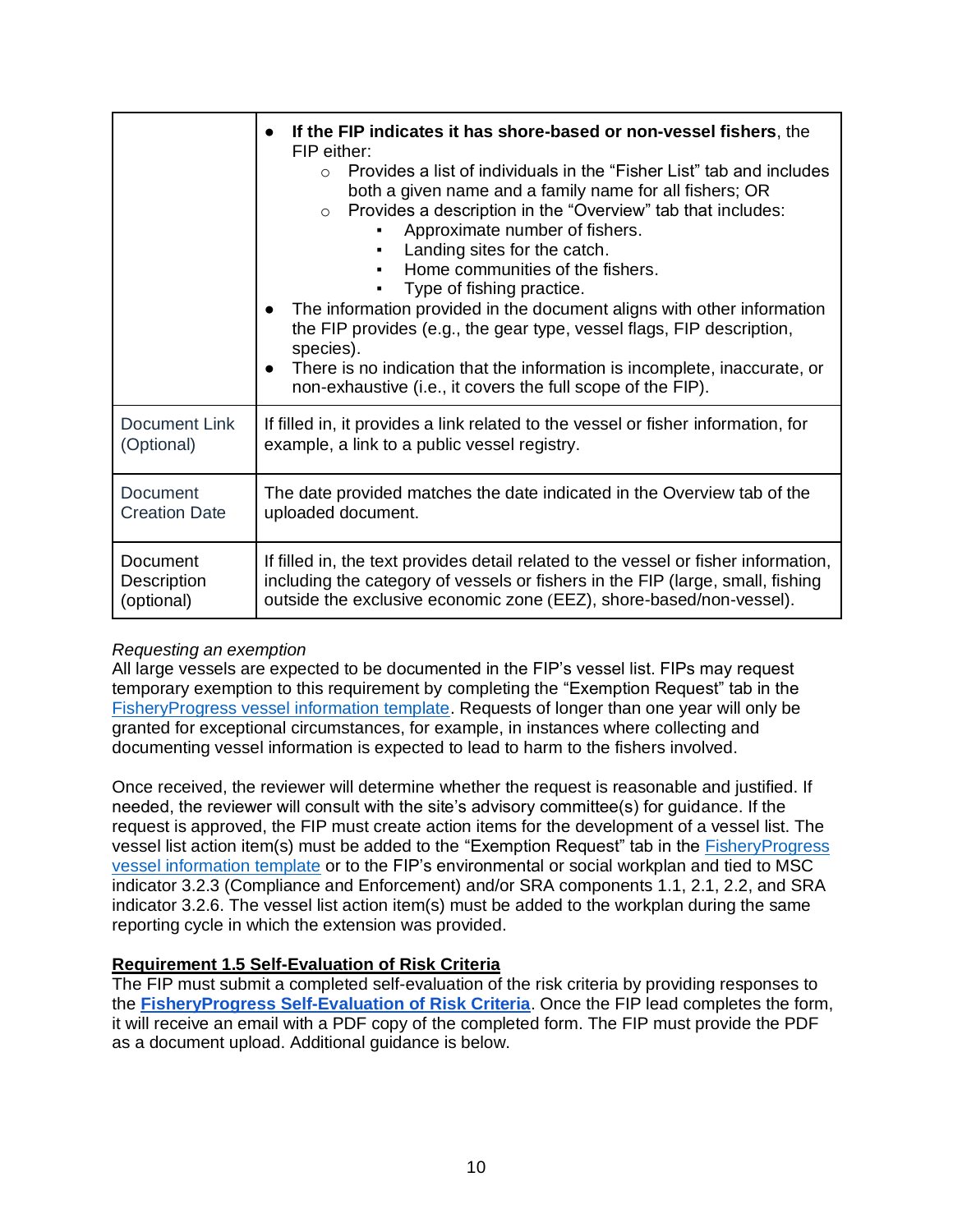| Self-Evaluation of Risk Criteria Field, Social Performance tab |                                                                                                                                                                                                                                                                                                                                                                                                                                                                                                                                                                                                                                                                                                                                                                                                                                                                                                                                                                                                                                           |  |
|----------------------------------------------------------------|-------------------------------------------------------------------------------------------------------------------------------------------------------------------------------------------------------------------------------------------------------------------------------------------------------------------------------------------------------------------------------------------------------------------------------------------------------------------------------------------------------------------------------------------------------------------------------------------------------------------------------------------------------------------------------------------------------------------------------------------------------------------------------------------------------------------------------------------------------------------------------------------------------------------------------------------------------------------------------------------------------------------------------------------|--|
| <b>Field</b>                                                   | <b>Review Process</b>                                                                                                                                                                                                                                                                                                                                                                                                                                                                                                                                                                                                                                                                                                                                                                                                                                                                                                                                                                                                                     |  |
| Documentation                                                  | Confirm the FIP has uploaded a PDF copy of its completed self-<br>evaluation.<br>Confirm the fishery does not have an instance of forced labor, child<br>labor, or human trafficking within the past four years that is known to<br>FisheryProgress. That includes, but is not limited to:<br>Verifying none of the vessels on the FIP's vessel list have been<br>$\circ$<br>subject to a U.S. Customs & Border Protection Withhold<br>Release Order within the past four years.<br>Verifying the fishery and its vessels are not documented in the<br>$\circ$<br>U.S. Department of Labor List of Goods Produced by Child<br>Labor or Forced Labor.<br>o Verifying there is no other public evidence of forced labor, child<br>labor, or human trafficking, including in nongovernmental<br>organizations or media reports with documented worker<br>testimony and government reports.<br>Confirm the self-evaluation aligns with other information provided on<br>the FIP and with the results of FIPs sharing similar characteristics. |  |
| Date Completed                                                 | The date provided matches the date indicated in the uploaded document.                                                                                                                                                                                                                                                                                                                                                                                                                                                                                                                                                                                                                                                                                                                                                                                                                                                                                                                                                                    |  |
| Details<br>(Optional)                                          | If filled in, the text provides detail related to the self-evaluation not included<br>in the template, which may include:<br>Sources for the information.<br>Additional detail on any of the responses to the criteria (e.g., to<br>provide detail on why the FIP met a specific criterion).                                                                                                                                                                                                                                                                                                                                                                                                                                                                                                                                                                                                                                                                                                                                              |  |

**If the FIP meets one or more criteria,** the reviewer will:

- Update relevant fields in the FIP at a Glance box to note the risk assessment is now required.
- Update the summary box on the Social Performance tab to note the FIP has met one or more risk criteria.
- Confirm directly with the FIP that a risk assessment and workplan (if applicable) will be required during its next annual report.

Note that FIPs are not required to proactively submit evidence in support of the results of their self-evaluation. However, FisheryProgress reserves the right to ask for evidence as needed.

## **Additional Information (Optional)**

FIPs that would like to provide information on their social performance that is outside of the requirements outlined in the policy may do so by including text in the "Additional Information" section of the Social Performance tab. Additional guidance is below.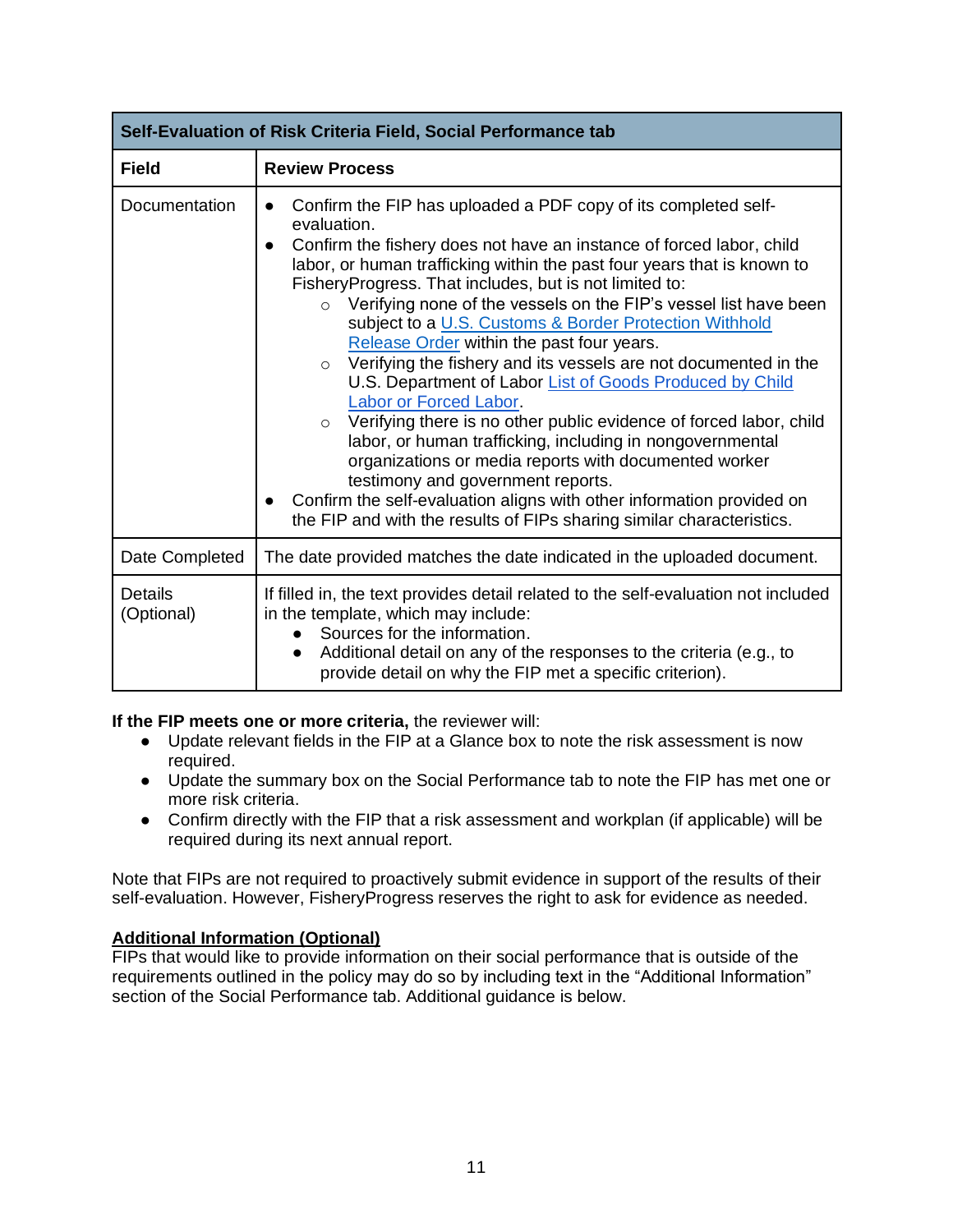| Additional Information Field, Social Performance tab |                                                                                                                                                                                                                  |
|------------------------------------------------------|------------------------------------------------------------------------------------------------------------------------------------------------------------------------------------------------------------------|
| <b>Field</b>                                         | <b>Review Process</b>                                                                                                                                                                                            |
| Details                                              | Confirm the information provided is outside the scope of the Human Rights<br>and Social Responsibility Policy, or it is not feasible to provide that<br>information through reporting on the other requirements. |
| Documents<br>(optional)                              | The FIP has uploaded evidence to demonstrate the action(s) it has<br>described (see Appendix A for guidance on acceptable evidence and<br>examples).                                                             |

# <span id="page-12-0"></span>**4.3.Initial Review for Requirements 1.3 and 1.4**

The following section outlines what the reviewer will look for during the initial review of social information for Requirements 1.3-1.4, which must be submitted during the FIP's first six-month report after becoming active on FisheryProgress. Additional guidance is below.

| <b>Fisher Awareness of Rights Field, Social Performance tab</b> |                                                                                                                                                                                                                                                                                                                                                                                                                                                                                                                                                                                                                                                                                     |
|-----------------------------------------------------------------|-------------------------------------------------------------------------------------------------------------------------------------------------------------------------------------------------------------------------------------------------------------------------------------------------------------------------------------------------------------------------------------------------------------------------------------------------------------------------------------------------------------------------------------------------------------------------------------------------------------------------------------------------------------------------------------|
| <b>Field</b>                                                    | <b>Review Process</b>                                                                                                                                                                                                                                                                                                                                                                                                                                                                                                                                                                                                                                                               |
| <b>Details</b><br>(Optional)                                    | If filled in, this provides details related to fisher awareness of rights not<br>included in the template.                                                                                                                                                                                                                                                                                                                                                                                                                                                                                                                                                                          |
| Documentation                                                   | Confirm the FIP has uploaded the <b>Fishery Progress Fisher Awareness</b><br>$\bullet$<br>of Rights Template and that:<br>All required fields were filled in.<br>$\circ$<br>Information was provided in English.<br>$\circ$<br>Information provided is aligned with the Policy Statement(s)<br>$\circ$<br>provided.<br>The list of actions undertaken is adequate to communicate<br>$\circ$<br>about the Policy Statement(s) and existing grievance<br>mechanisms and reach all fishers in the FIP.<br>Confirm the FIP has uploaded evidence to demonstrate the action(s) it<br>has described in the template (see Appendix A for guidance on<br>acceptable evidence and examples). |
| Last Updated                                                    | Confirm this provides the date the information was updated on<br>FisheryProgress.                                                                                                                                                                                                                                                                                                                                                                                                                                                                                                                                                                                                   |

## **Requirement 1.3 Fisher Awareness of Rights**

## *Requesting an extension*

FIPs that are granted an extension for Requirement 1.1 and/or Requirement 1.4 may request an extension to meet the criteria outlined above. The requested extension must not exceed the extension period granted for Requirement 1.1 and/or Requirement 1.4. FIPs must communicate the request to FisheryProgress [\(contact@fisheryprogress.org\)](mailto:contact@fisheryprogress.org) with the motivation for the requested exemption. The FIP must send the request before the end of the month that the FIP's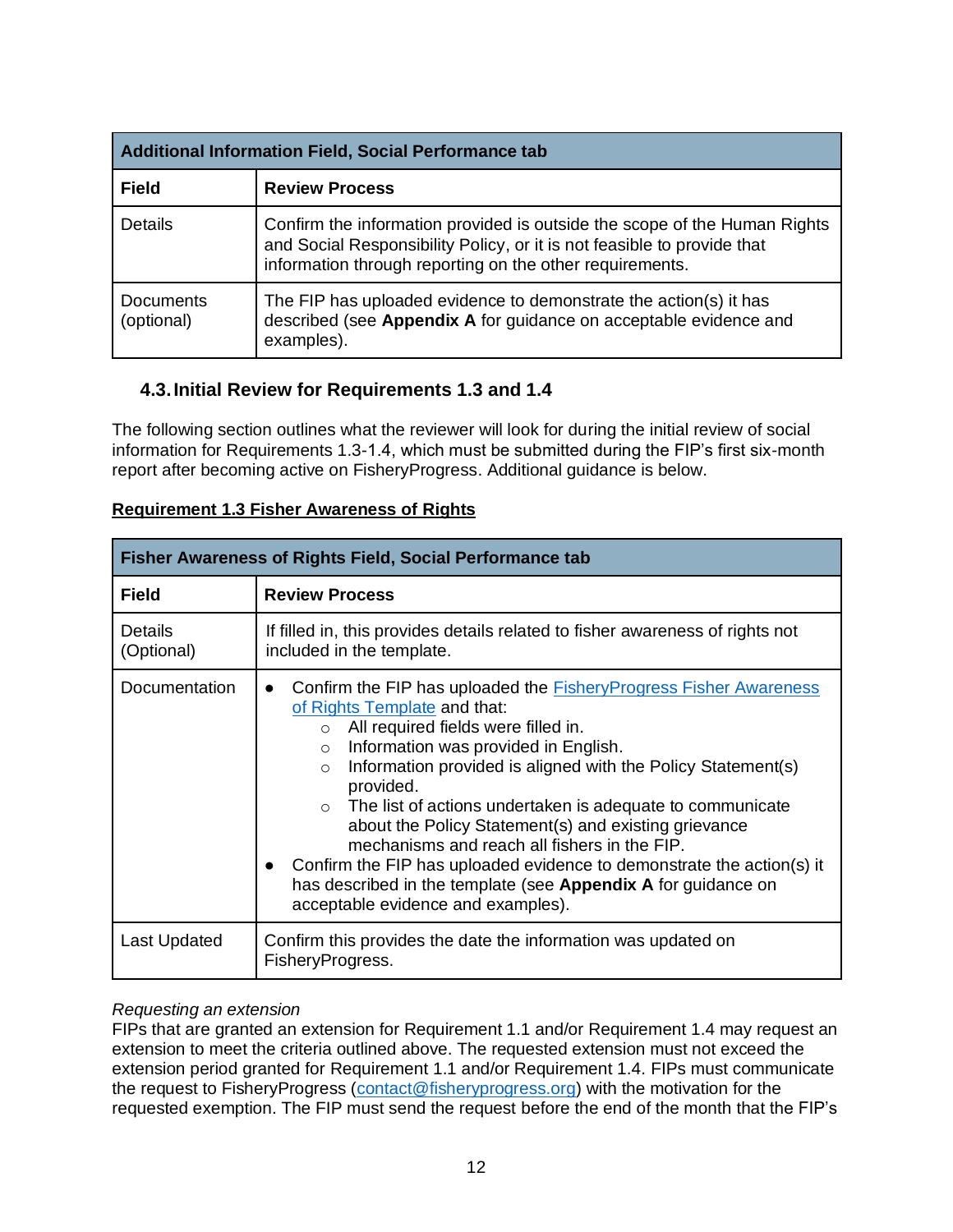report is due. If the FIP does not meet the requirement by the end of the granted extension period, it will be moved to inactive status as outlined in the Human Rights and Social Responsibility Policy.

## **Requirement 1.4 Grievance Mechanism**

To meet this requirement, the FIP may provide information on and evidence of one or multiple grievance mechanisms. Additional guidance is below.

| <b>Grievance Mechanism Field, Social Performance tab</b> |                                                                                                                                                                                                                                                                                                                                                                                                                                                                                                                                                                                                                                                                                                                                                                                                                                                                                                                                                     |  |
|----------------------------------------------------------|-----------------------------------------------------------------------------------------------------------------------------------------------------------------------------------------------------------------------------------------------------------------------------------------------------------------------------------------------------------------------------------------------------------------------------------------------------------------------------------------------------------------------------------------------------------------------------------------------------------------------------------------------------------------------------------------------------------------------------------------------------------------------------------------------------------------------------------------------------------------------------------------------------------------------------------------------------|--|
| <b>Field</b>                                             | <b>Review Process</b>                                                                                                                                                                                                                                                                                                                                                                                                                                                                                                                                                                                                                                                                                                                                                                                                                                                                                                                               |  |
| Documentation                                            | Confirm the FIP has uploaded a copy of the grievance mechanism(s).<br>Confirm there is at least one grievance mechanism available to all<br>$\bullet$<br>fishers in the FIP. If the grievance mechanism does not provide this<br>detail, the FIP provides this detail in the Details section.<br>Confirm the grievance mechanism outlines the full complaint and<br>$\bullet$<br>remedy process, meaning it details the communication channels<br>available to fishers to report complaints to a responsible party who can<br>review and escalate complaints for remedy as needed.<br>Confirm the grievance mechanism details how it is available to all<br>fishers in the FIP, at least once every 24 hours, including at sea during<br>trips longer than 24 hours and when docked in ports outside of their<br>home communities. If the grievance mechanism does not provide this<br>detail, the FIP provides this detail in the Details section. |  |
| Last Updated                                             | This provides the date the information was updated on Fishery Progress.                                                                                                                                                                                                                                                                                                                                                                                                                                                                                                                                                                                                                                                                                                                                                                                                                                                                             |  |
| <b>Details</b><br>(optional)                             | If filled in, the text provides detail related to the grievance mechanism.                                                                                                                                                                                                                                                                                                                                                                                                                                                                                                                                                                                                                                                                                                                                                                                                                                                                          |  |

### *Requesting an exemption*

All FIPs are expected to meet Requirement 1.4. FIPs may request temporary exemption to this requirement by completing the [Requirement 1.4 Exemption Request Form.](https://fisheryprogress.org/resources/launching-fip) Detailed instructions are provided in the [Exemption Request Instructions.](https://fisheryprogress.org/resources/launching-fip)

Once received, the reviewer will:

- Confirm that all required fields were filled in.
- Confirm that the request is reasonable and justified. If needed, the reviewer will consult with the site's advisory committee(s) for quidance.
- Review the workplan actions according to the review process outlined in Section 4.3.
- Confirm that actions will be achieved within the requested exemption period, up to 12 months.
- Share the exemption decision with the FIP no longer than 15 days after the request is submitted or communicate with the FIP if the decision is delayed past the 15-day timeline.

If the exemption is granted, the grievance mechanism must be submitted within 12 months of the reporting deadline from when the request was made.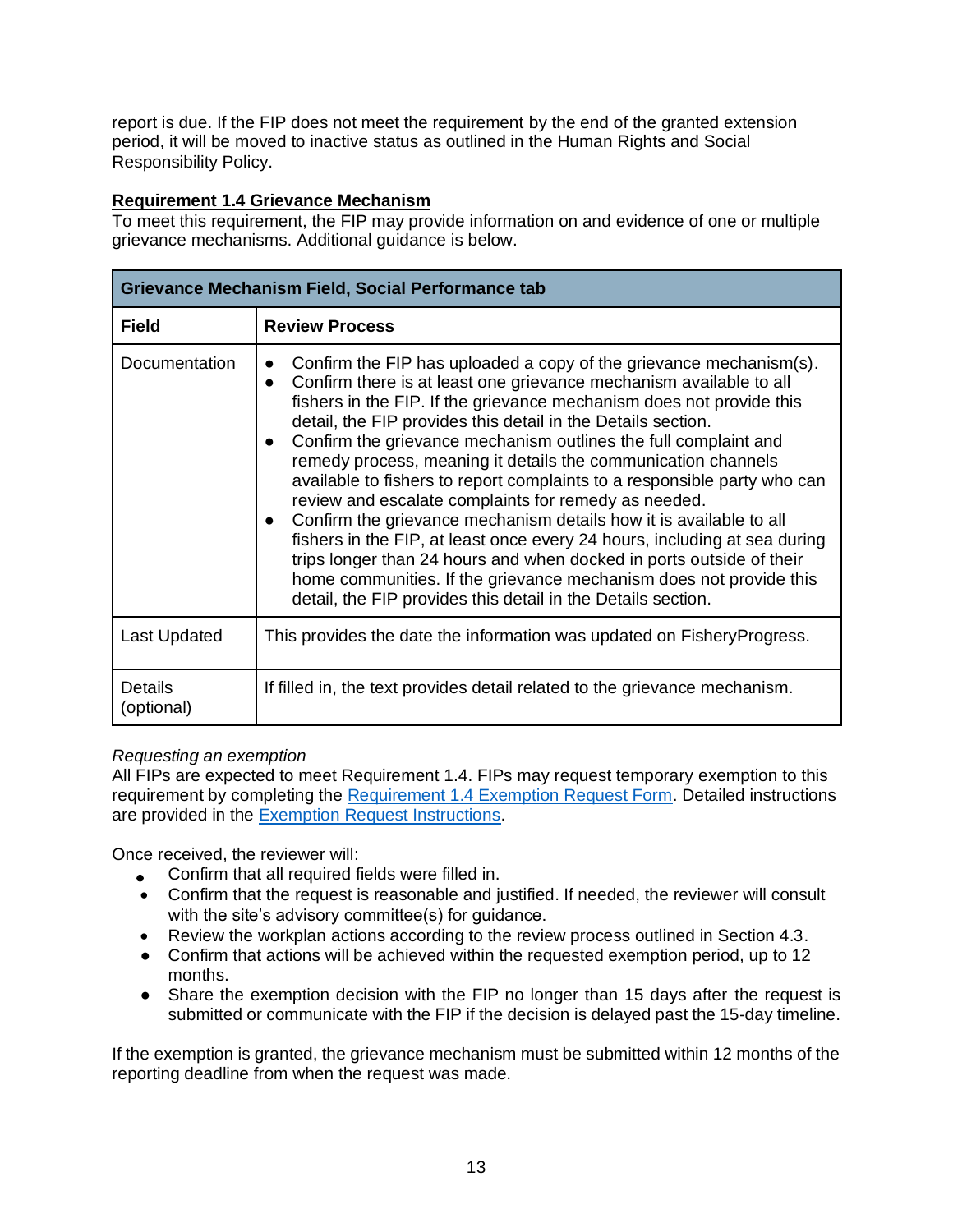# <span id="page-14-0"></span>**4.4.Initial Review for Requirements 2.1 and 2.2**

The following section outlines what the reviewer will look for during the initial review of social information for Requirements 2.1-2.2. Additional guidance is below.

## **Requirement 2.1 Risk Assessment**

The reviewer will confirm whether the FIP is required to meet Requirement 2.1 by reviewing the FIP's last completed self-evaluation of risk criteria. FIPs that meet one or more of the risk criteria must complete a risk assessment of the Core FisheryProgress SRA Indicators. The assessment of all other SRA indicators is optional. All other FIPs may voluntarily choose to complete a risk assessment of the full set or a subset of the SRA indicators.

The below review process applies to both FIPs that are required and FIPs that choose to voluntarily complete Requirement 2.1.

| <b>Risk Assessment Field, Social Performance tab</b> |                                                                                                                                                                                                                                                                                                                                                                                                                                                                                                                                                                                                                                                                                                                                                                                                                                                                                                                                                                                                                                                                                                                                                                                                                                                                                                                                                                                                                                                                                                                                                                                                                                                                                                                  |
|------------------------------------------------------|------------------------------------------------------------------------------------------------------------------------------------------------------------------------------------------------------------------------------------------------------------------------------------------------------------------------------------------------------------------------------------------------------------------------------------------------------------------------------------------------------------------------------------------------------------------------------------------------------------------------------------------------------------------------------------------------------------------------------------------------------------------------------------------------------------------------------------------------------------------------------------------------------------------------------------------------------------------------------------------------------------------------------------------------------------------------------------------------------------------------------------------------------------------------------------------------------------------------------------------------------------------------------------------------------------------------------------------------------------------------------------------------------------------------------------------------------------------------------------------------------------------------------------------------------------------------------------------------------------------------------------------------------------------------------------------------------------------|
| <b>Field</b>                                         | <b>Review Process</b>                                                                                                                                                                                                                                                                                                                                                                                                                                                                                                                                                                                                                                                                                                                                                                                                                                                                                                                                                                                                                                                                                                                                                                                                                                                                                                                                                                                                                                                                                                                                                                                                                                                                                            |
| Documentation                                        | Confirm the FIP has uploaded a document of its completed risk<br>assessment:<br>It uses the <b>Fishery Progress risk assessment template</b> .<br>$\circ$<br>The FIP must have completed it in the past 12 months from the<br>$\circ$<br>date of submission.<br>The FIP has fully and correctly completed all required sections.<br>$\circ$<br>Sources are clearly described. If the source is publicly<br>$\circ$<br>accessible, a link has been provided.<br>Confirm:<br>The scope of the risk assessment covers the full scope of the<br>$\circ$<br>FIP. When a sampling approach is taken, it can be considered<br>representative of the entire FIP. Additional guidance is included<br>below.<br>The methodology aligns with the guidance provided in "SRA: A<br>$\circ$<br>Guide to Data Collection" AND/OR the FIP uses a social audit<br>from an approved standard and a qualified party conducts the<br>audit (see Appendix B for additional guidance on review<br>criteria).<br>The methodology of the risk assessment includes consultation<br>$\circ$<br>with fishers, trade unions, worker organizations, labor rights<br>NGOs, and/or civil society organizations, when possible and<br>applicable.<br>SRA indicators that are scored provide adequate justification for<br>$\circ$<br>each score.<br>For FIPs that meet one or more risk criteria in their Self-Evaluation<br>of Risk Criteria, confirm that all Core Fishery Progress SRA Indicators<br>have been assessed.<br>Confirm a qualified individual or team conducted the assessment:<br>$\bullet$<br>For all Core FisheryProgress SRA Indicators, confirm that<br>$\circ$<br>each indicator was assessed by an individual or team who |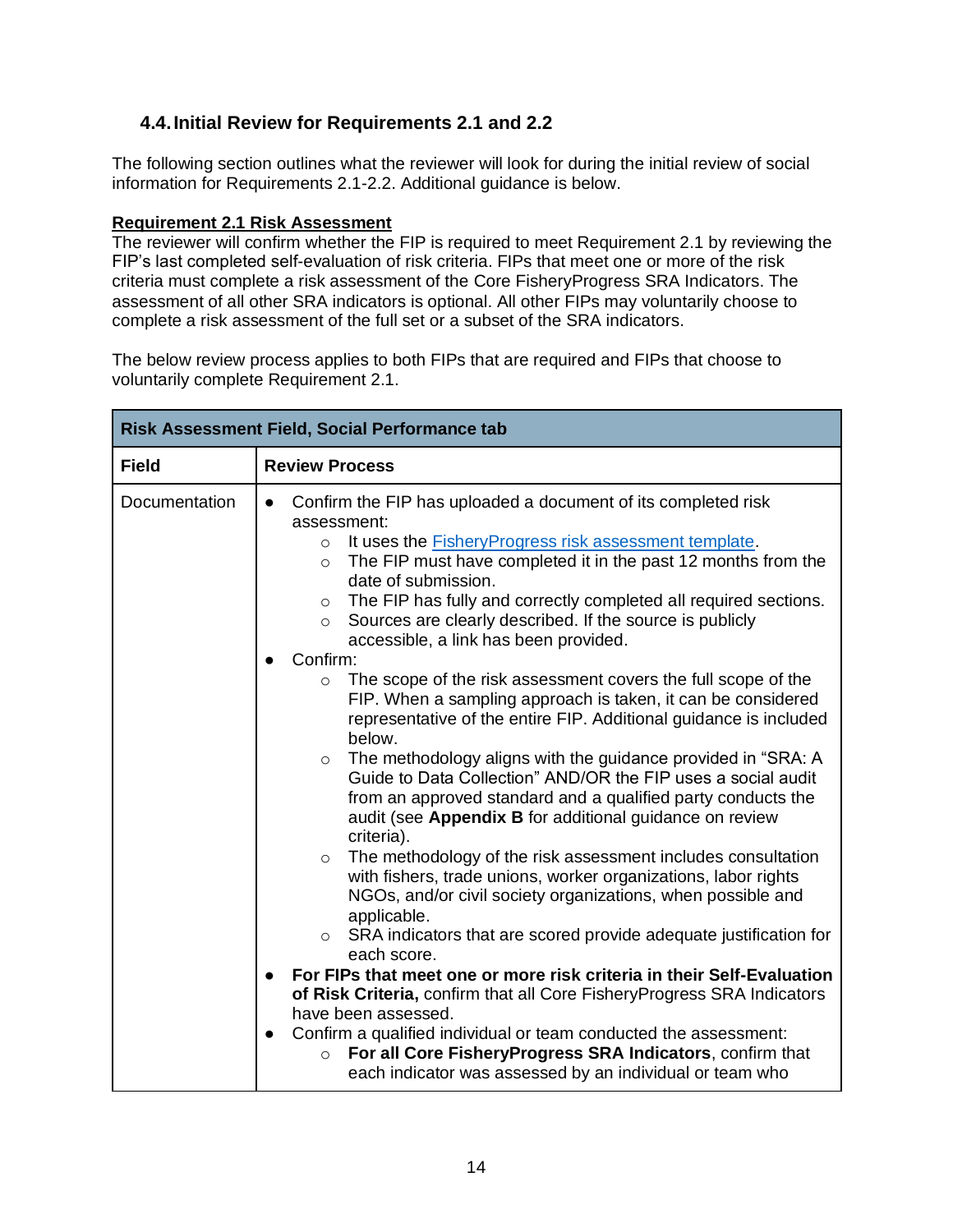|                              | meets the qualifications for conducting risk assessments and<br>creating social workplans.<br>For all other SRA indicators, confirm that an individual or<br>$\circ$<br>team assessed each indicator as appropriate based on the<br>SRA's guidance for what expertise and experience is best to<br>evaluate each indicator.                                  |  |
|------------------------------|--------------------------------------------------------------------------------------------------------------------------------------------------------------------------------------------------------------------------------------------------------------------------------------------------------------------------------------------------------------|--|
| Date Completed               | Confirm the date provided matches the date indicated in the uploaded<br>document.                                                                                                                                                                                                                                                                            |  |
| <b>Details</b><br>(Optional) | If filled in, this provides details related to the risk assessment not included<br>in the template, which may include:<br>A brief summary of the findings of the risk assessment, including the<br>number of red indicators.<br>• The use of audit data from a social standard or certification program<br>(e.g., Seafood Task Force, Fair Trade Certified). |  |

## *FIPs with an existing risk assessment*

If a FIP has a recent risk assessment completed prior to its activation on FisheryProgress.org but the scope does not include the entire FIP, the FIP will need to confirm whether the assessment scope is representative of the entire FIP (e.g., The vessels/fishers, fishing practices, location, and business owners covered by the risk assessment are similar to those of the broader FIP).

- **If the scope is representative of the entire FIP:** The FIP may use the risk assessment and replicate the scope in future assessments. When uploading the risk assessment(s), the FIP must include an explanation for why the risk assessment is representative of the entire FIP in the details box.
- **If the scope is not representative of the entire FIP:** The FIP may use the risk assessment for the initial report but must complete a risk assessment within one year in which the scope is representative of the entire FIP. When uploading the risk assessment, the FIP must note in the details box that the risk assessment is not representative of the entire FIP.

### **Requirement 2.2 Social Workplan**

The reviewer will confirm whether the FIP is required to meet Requirement 2.2 by reviewing the FIP's last completed risk assessment. FIPs that have one or more red indicators in their risk assessment must create a social workplan with actions to address those red indicators. The inclusion of actions in the social workplan to address yellow or green SRA indicators is optional.

The below review process applies to both FIPs that are required and FIPs that choose to voluntarily complete and report on a social workplan. Additional guidance is below.

| Social Workplan & Progress Reporting Field, Social Performance Tab |                                                                                                                     |  |
|--------------------------------------------------------------------|---------------------------------------------------------------------------------------------------------------------|--|
| <b>Field</b>                                                       | <b>Review Process</b>                                                                                               |  |
| Documentation                                                      | Confirm the FIP has uploaded a social workplan document:<br>o It uses the FisheryProgress social workplan template. |  |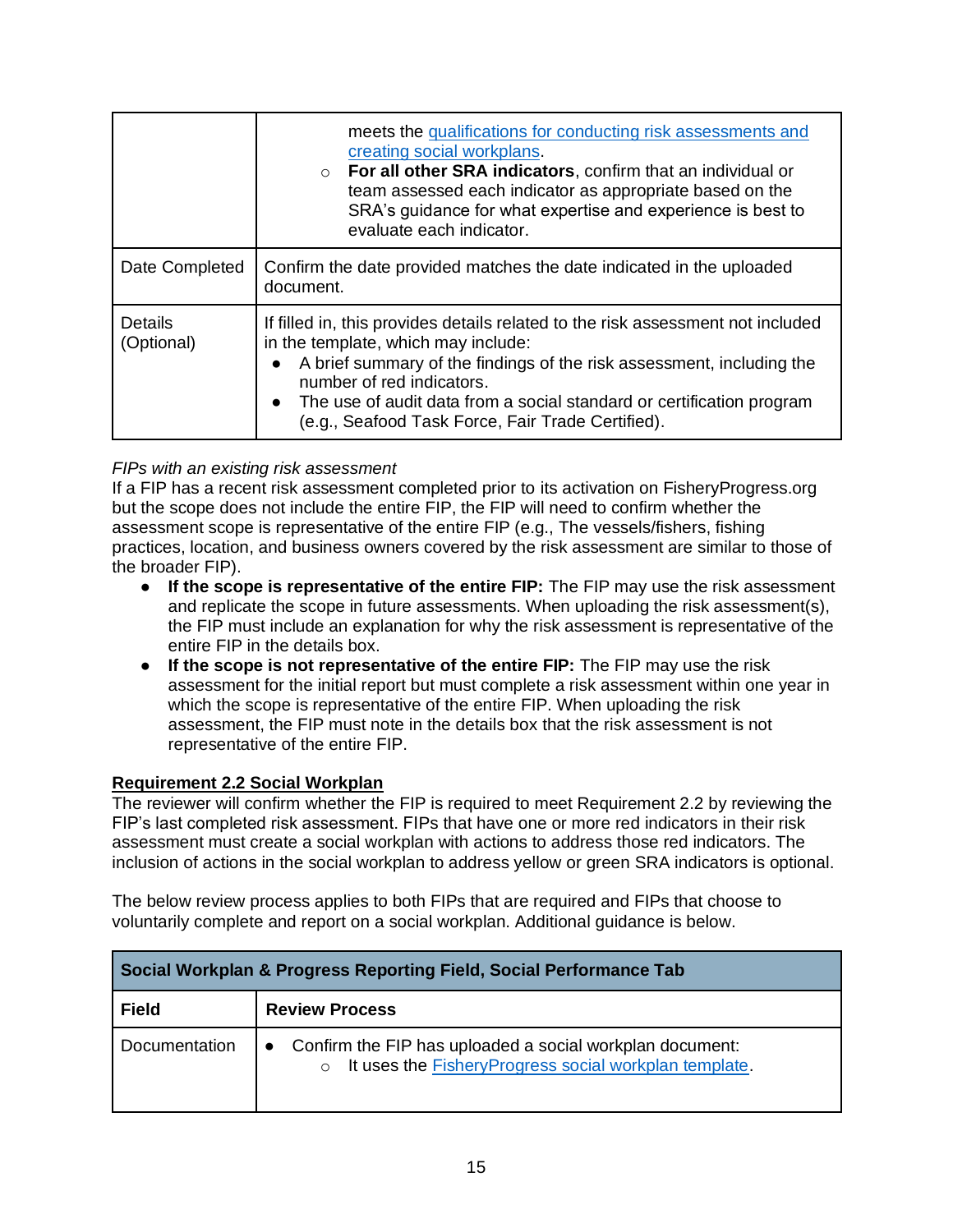|                              | The FIP has fully and correctly completed all required sections<br>$\circ$<br>in the template.<br>The FIP must have completed it in the past 12 months from the<br>$\circ$                                                                                                                                                                                                                                                                                                   |  |  |
|------------------------------|------------------------------------------------------------------------------------------------------------------------------------------------------------------------------------------------------------------------------------------------------------------------------------------------------------------------------------------------------------------------------------------------------------------------------------------------------------------------------|--|--|
|                              | date of submission.                                                                                                                                                                                                                                                                                                                                                                                                                                                          |  |  |
|                              | Confirm:                                                                                                                                                                                                                                                                                                                                                                                                                                                                     |  |  |
|                              | The described actions and tasks (optional) provide enough<br>$\circ$<br>detail and clarity for users to understand the fundamentals of<br>what will be completed.                                                                                                                                                                                                                                                                                                            |  |  |
|                              | Time frames are plausible and adequate based on the actions.<br>$\circ$                                                                                                                                                                                                                                                                                                                                                                                                      |  |  |
|                              | There are no major concerns or risks to achieving the workplan<br>$\circ$<br>given the information provided.                                                                                                                                                                                                                                                                                                                                                                 |  |  |
|                              | If the FIP's risk assessment shows red SRA indicators, confirm<br>these aspects of the workplan:                                                                                                                                                                                                                                                                                                                                                                             |  |  |
|                              |                                                                                                                                                                                                                                                                                                                                                                                                                                                                              |  |  |
|                              | It includes at least one action for every red-scoring indicator.<br>$\circ$<br>The action(s) described should effectively move the red-scoring<br>$\circ$<br>indicator(s) to produce the intended result of reaching at least<br>the yellow level within the timeframes noted.<br>If the workplan includes activities addressing red Core<br>Fishery Progress SRA Indicators, confirm that a qualified party<br>completed those sections of the workplan (as outlined in the |  |  |
|                              | qualifications for conducting risk assessments and creating social                                                                                                                                                                                                                                                                                                                                                                                                           |  |  |
|                              | workplans).                                                                                                                                                                                                                                                                                                                                                                                                                                                                  |  |  |
| Date Completed               | Confirm the date provided matches the date indicated on the cover page in<br>the uploaded document.                                                                                                                                                                                                                                                                                                                                                                          |  |  |
| <b>Details</b><br>(optional) | If filled in, this provides detail related to the social workplan and/or<br>progress reporting not included in the template, for example, a summary of<br>key actions.                                                                                                                                                                                                                                                                                                       |  |  |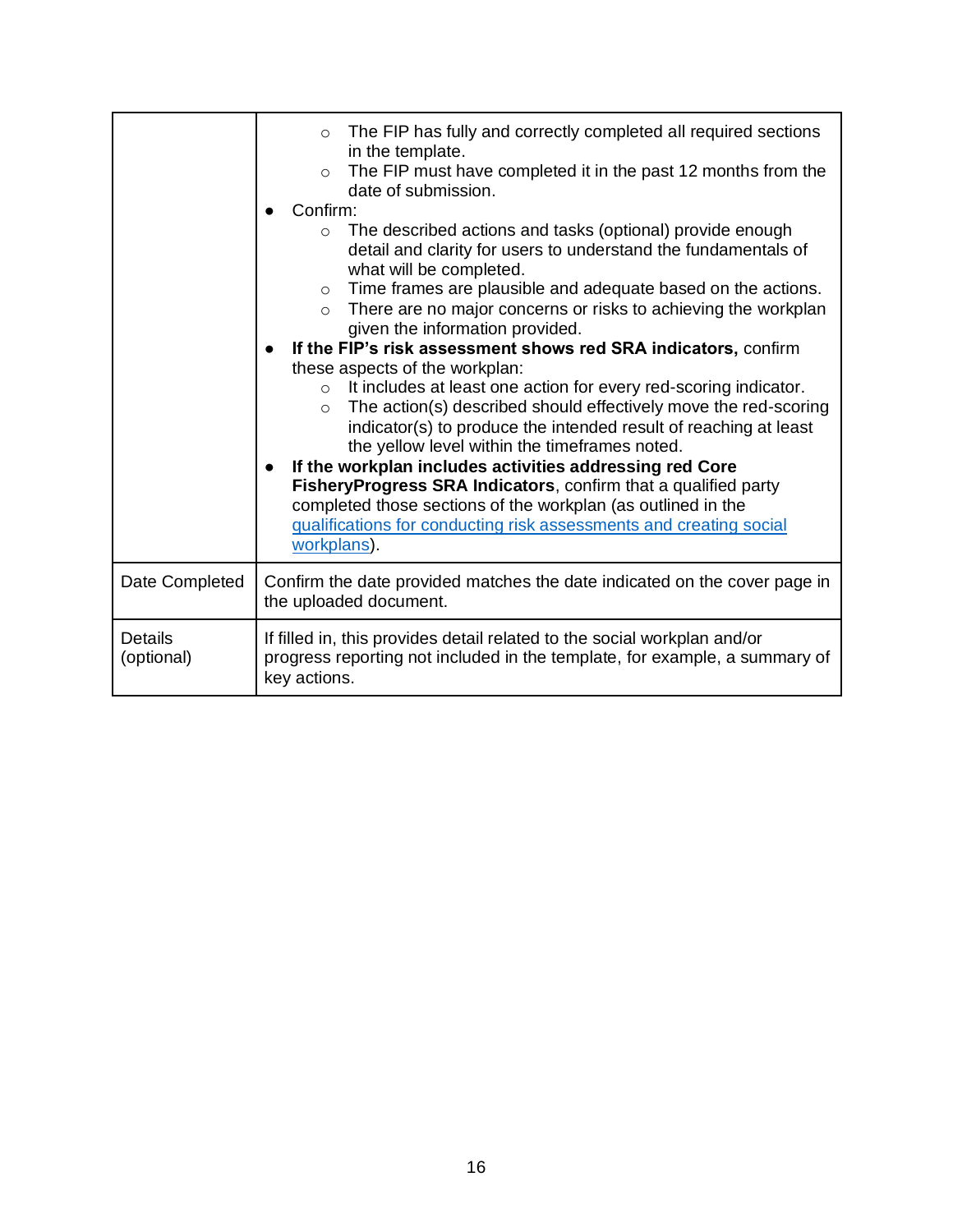# <span id="page-17-0"></span>**5. Evaluating FIP Progress**

The following section outlines what the reviewer will look for during the FIP's regular six-month and annual reports.

The FIP must meet all relevant criteria for a report to be considered complete. According to the [FIP Review Guidelines,](https://fisheryprogress.org/sites/default/files/document_files/FisheryProgress%20org%20Review%20Guidelines%202020%20-%20FINAL.pdf) a report will be considered missed if not completed (including completing required social reporting) within one month of the deadline. Two consecutive missed reports (including a report that was missed and then submitted later) will render the FIP inactive.

# <span id="page-17-1"></span>**5.1.Six-Month Report Review**

## **Requirement 2.3 Progress Reporting**

Every six months from the date the profile is posted on FisheryProgress, FIPs must report on action progress, as outlined in the [FIP Review Guidelines.](https://fisheryprogress.org/sites/default/files/document_files/FisheryProgress%20org%20Review%20Guidelines%202020%20-%20FINAL.pdf) FIPs that have developed a social workplan will be required to report on social progress and environmental progress during their regular six-month reports. FIPs that do not have a social workplan will only be required to report on environmental progress during their regular six-month reports.

The reviewer will confirm whether the FIP is required to report on social progress by confirming whether the FIP has a social workplan. For those FIPs that do, the reviewer will use the criteria outlined below in addition to those detailed in the [FIP Review Guidelines](https://fisheryprogress.org/sites/default/files/document_files/FisheryProgress%20org%20Review%20Guidelines%202020%20-%20FINAL.pdf) to review social performance information during the six-month report review.

| Social Workplan & Progress Reporting Field, Social Performance Tab |                                                                                                                                                                                                                                                                                                                                                                                                                                                                                                                                                                                                                                                                                                                                                                                                                                           |  |  |
|--------------------------------------------------------------------|-------------------------------------------------------------------------------------------------------------------------------------------------------------------------------------------------------------------------------------------------------------------------------------------------------------------------------------------------------------------------------------------------------------------------------------------------------------------------------------------------------------------------------------------------------------------------------------------------------------------------------------------------------------------------------------------------------------------------------------------------------------------------------------------------------------------------------------------|--|--|
| <b>Field</b>                                                       | <b>Review Process</b>                                                                                                                                                                                                                                                                                                                                                                                                                                                                                                                                                                                                                                                                                                                                                                                                                     |  |  |
| Documentation                                                      | Confirm the FIP has uploaded an updated social workplan document:<br>It uses the Fishery Progress social workplan template.<br>$\circ$<br>The FIP has fully and correctly completed all required sections.<br>$\circ$<br>It includes a recent date.<br>$\bigcap$<br>Review changes/additions to the template and confirm:<br>Any updates provided to the workplan itself are in accordance<br>$\circ$<br>with the review process detailed in Section 2.3.<br>$\circ$ The FIP has provided a comprehensive update on progress for<br>all actions and tasks (as applicable).<br>Confirm the FIP submitted evidence for completed actions and tasks.<br>The reviewer may also request evidence for progress reported on tasks<br>and actions that are not yet complete (see Appendix A for guidance<br>on acceptable evidence and examples). |  |  |
| Date Completed                                                     | Confirm the date provided matches the date indicated on the cover page of<br>the uploaded document.                                                                                                                                                                                                                                                                                                                                                                                                                                                                                                                                                                                                                                                                                                                                       |  |  |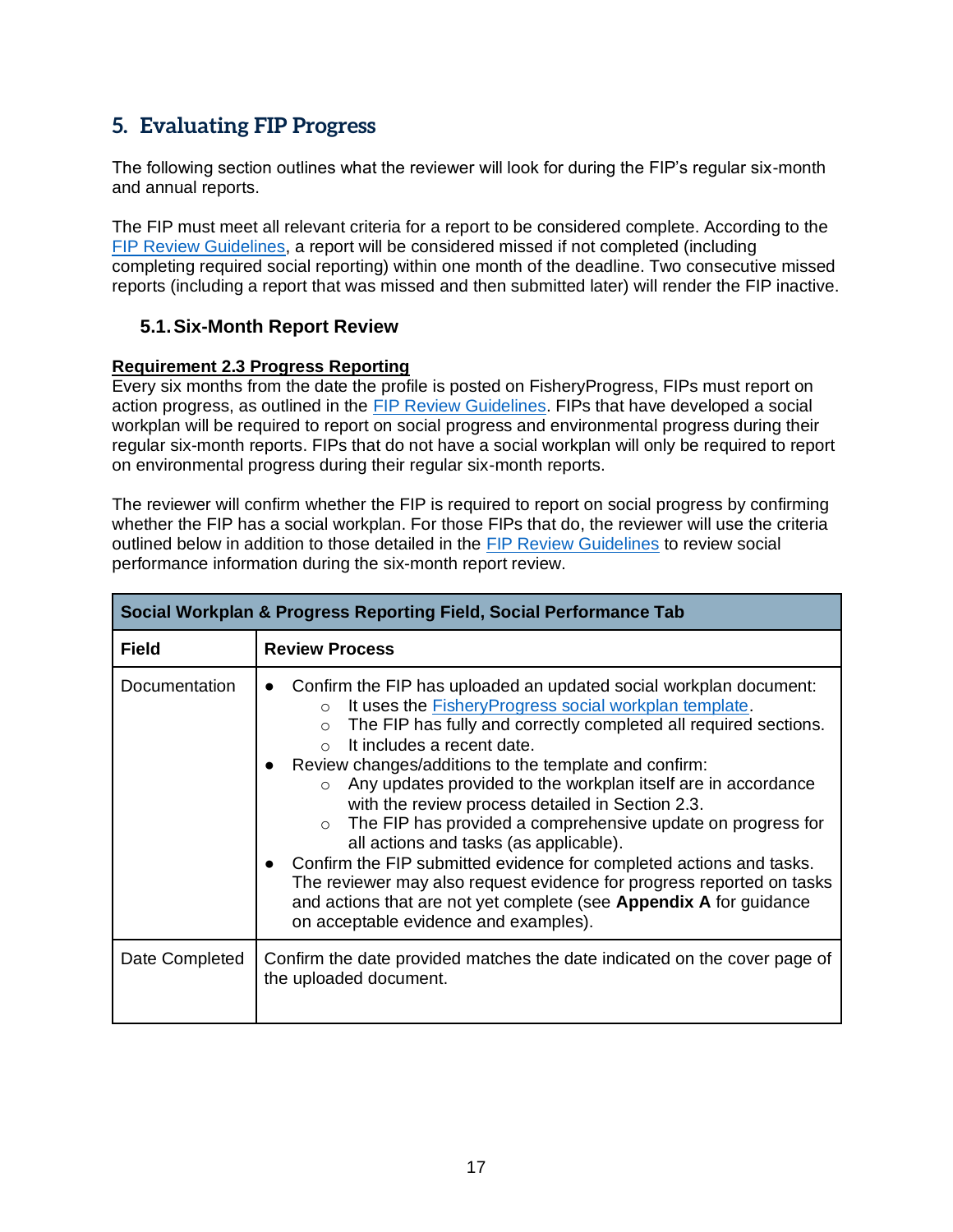| If filled in, this provides details related to the social workplan and/or<br><b>Details</b><br>(optional)<br>progress reporting not included in the template, which may include:<br>• A summary of key progress.<br>• Any major changes made to the workplan. |  |
|---------------------------------------------------------------------------------------------------------------------------------------------------------------------------------------------------------------------------------------------------------------|--|
|---------------------------------------------------------------------------------------------------------------------------------------------------------------------------------------------------------------------------------------------------------------|--|

# <span id="page-18-0"></span>**5.2.Annual Report Review**

Every 12 months from the date the profile is posted on FisheryProgress, FIPs must report on action progress (as outlined in the six-month report section above) AND provide an update as follows:

- On all of the FIP's environmental indicator scores, as outlined in the FIP Review [Guidelines.](https://fisheryprogress.org/sites/default/files/document_files/FisheryProgress%20org%20Review%20Guidelines%202020%20-%20FINAL.pdf)
- On Requirements 1.2, 1.3, 1.4, and 1.5 of the Human Rights and Social Responsibility Policy.
- As applicable, on Requirement 2.1.

Below are the additional steps the reviewer will take in addition to those detailed in the sixmonth report section above and the [FIP Review Guidelines](https://fisheryprogress.org/sites/default/files/document_files/FisheryProgress%20org%20Review%20Guidelines%202020%20-%20FINAL.pdf) to review social performance information during the annual report review:

### **Requirement 1.2 Vessel or Fisher Information**

The FIP must provide updated vessel or fisher information as part of each annual report. Additional guidance is below.

| <b>Vessel Information Field, Documents Tab</b> |                                                                                                                                                                                                                                                                                                                                                                                                                                                                                                                                                                                                                                                                                                                 |  |
|------------------------------------------------|-----------------------------------------------------------------------------------------------------------------------------------------------------------------------------------------------------------------------------------------------------------------------------------------------------------------------------------------------------------------------------------------------------------------------------------------------------------------------------------------------------------------------------------------------------------------------------------------------------------------------------------------------------------------------------------------------------------------|--|
| <b>Field</b>                                   | <b>Review Process</b>                                                                                                                                                                                                                                                                                                                                                                                                                                                                                                                                                                                                                                                                                           |  |
| Documentation                                  | Confirm the FIP has uploaded a document with its vessel or fisher<br>information:<br>It uses the <b>Fishery Progress</b> vessel information template.<br>$\circ$<br>The FIP has fully completed it in accordance with the<br>$\circ$<br>review process detailed in Section 2.2 above.<br>It includes a recent date.<br>$\bigcirc$<br>Note: If there have not been changes to the vessel/fisher<br>$\circ$<br>information since the last annual report, the FIP only<br>needs to update the date field in the template and<br>reupload the document during the annual report.<br>If there are major changes in the FIP's vessel information, the<br>reviewer may follow up to confirm the cause for the changes. |  |
| <b>Document Link</b><br>(Optional)             | If filled in, this provides a link related to the vessel or fisher information.<br>For example, a link to a public vessel registry.                                                                                                                                                                                                                                                                                                                                                                                                                                                                                                                                                                             |  |
| Document Creation<br>Date                      | Confirm the date provided matches the date indicated in the Overview<br>tab of the uploaded document.                                                                                                                                                                                                                                                                                                                                                                                                                                                                                                                                                                                                           |  |
| Document                                       | If filled in, confirm the text provides detail related to the vessel                                                                                                                                                                                                                                                                                                                                                                                                                                                                                                                                                                                                                                            |  |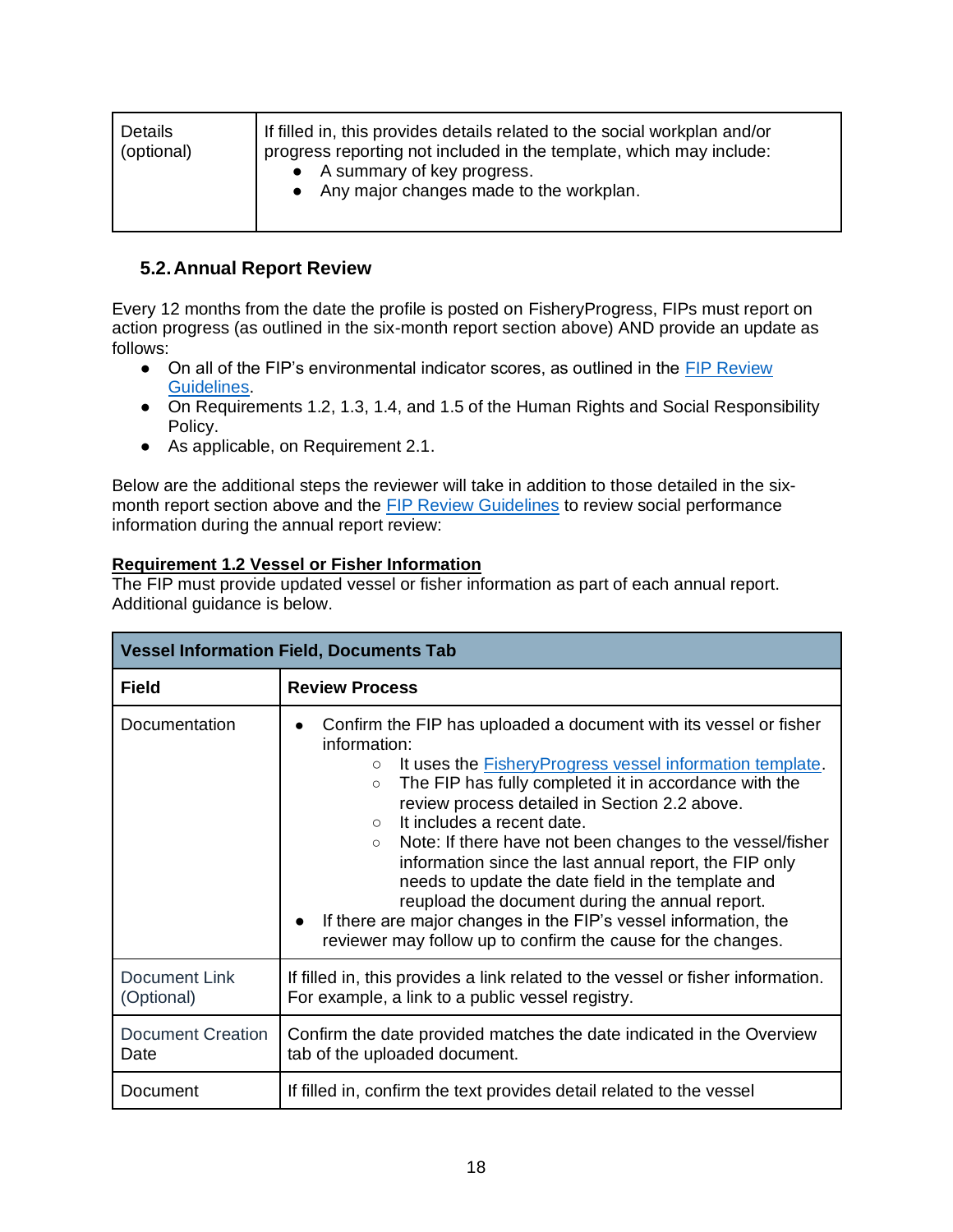| Description<br>(optional) | information but not included in the template, which may include:<br>• An explanation of changes.<br>• Confirmation that no changes were made since the last vessel<br>information was submitted. |
|---------------------------|--------------------------------------------------------------------------------------------------------------------------------------------------------------------------------------------------|
|---------------------------|--------------------------------------------------------------------------------------------------------------------------------------------------------------------------------------------------|

### **Requirement 1.3 Fisher Awareness of Rights**

The FIP must provide an updated description of the FIP's efforts as part of each annual report by completing an updated [FisheryProgress Fisher Awareness of Rights Template](https://fisheryprogress.org/resources/launching-fip) with the annual report section completed. Additional guidance is below.

| <b>Fisher Awareness of Rights Field, Social Performance tab</b> |                                                                                                                                                                                                                                                                                                                                                                                                                                                                                                                                                                                                                                      |  |  |
|-----------------------------------------------------------------|--------------------------------------------------------------------------------------------------------------------------------------------------------------------------------------------------------------------------------------------------------------------------------------------------------------------------------------------------------------------------------------------------------------------------------------------------------------------------------------------------------------------------------------------------------------------------------------------------------------------------------------|--|--|
| <b>Field</b>                                                    | <b>Review Process</b>                                                                                                                                                                                                                                                                                                                                                                                                                                                                                                                                                                                                                |  |  |
| <b>Details</b><br>(Optional)                                    | If filled in, this provides details related to effectiveness of its efforts to make<br>fishers aware of their rights.                                                                                                                                                                                                                                                                                                                                                                                                                                                                                                                |  |  |
| Documentation                                                   | Confirm the FIP has uploaded the <b>Fishery Progress Fisher Awareness</b><br>$\bullet$<br>of Rights Template, and that:<br>All required fields were filled in, including the annual report<br>$\circ$<br>section.<br>Information was provided in English.<br>$\circ$<br>The list of actions undertaken is adequate to communicate<br>$\circ$<br>about the Policy Statement(s) and existing grievance<br>mechanisms and reach all fishers in the FIP.<br>Confirm the FIP has uploaded evidence to demonstrate the action(s) it<br>has described in the template (see Appendix A for guidance on<br>acceptable evidence and examples). |  |  |
| Last Updated                                                    | Confirm the date provided is the date the information was updated on<br>FisheryProgress.                                                                                                                                                                                                                                                                                                                                                                                                                                                                                                                                             |  |  |

### **Requirement 1.4 Grievance Mechanism**

During the annual report, the FIP must provide an update on how the grievance mechanism(s) available to fishers in the FIP is working as part of each annual report, including:

- Use of the mechanism.
- Time required to process grievances.
- Any challenges or successes.

This information may be provided either as a document or as site text. Additional guidance is below.

| Grievance Mechanism Field, Social Performance tab |                                                                                          |  |
|---------------------------------------------------|------------------------------------------------------------------------------------------|--|
| <b>Field</b>                                      | <b>Review Process</b>                                                                    |  |
| <b>Last Updated</b>                               | Confirm the date provided is the date the information was updated on<br>FisheryProgress. |  |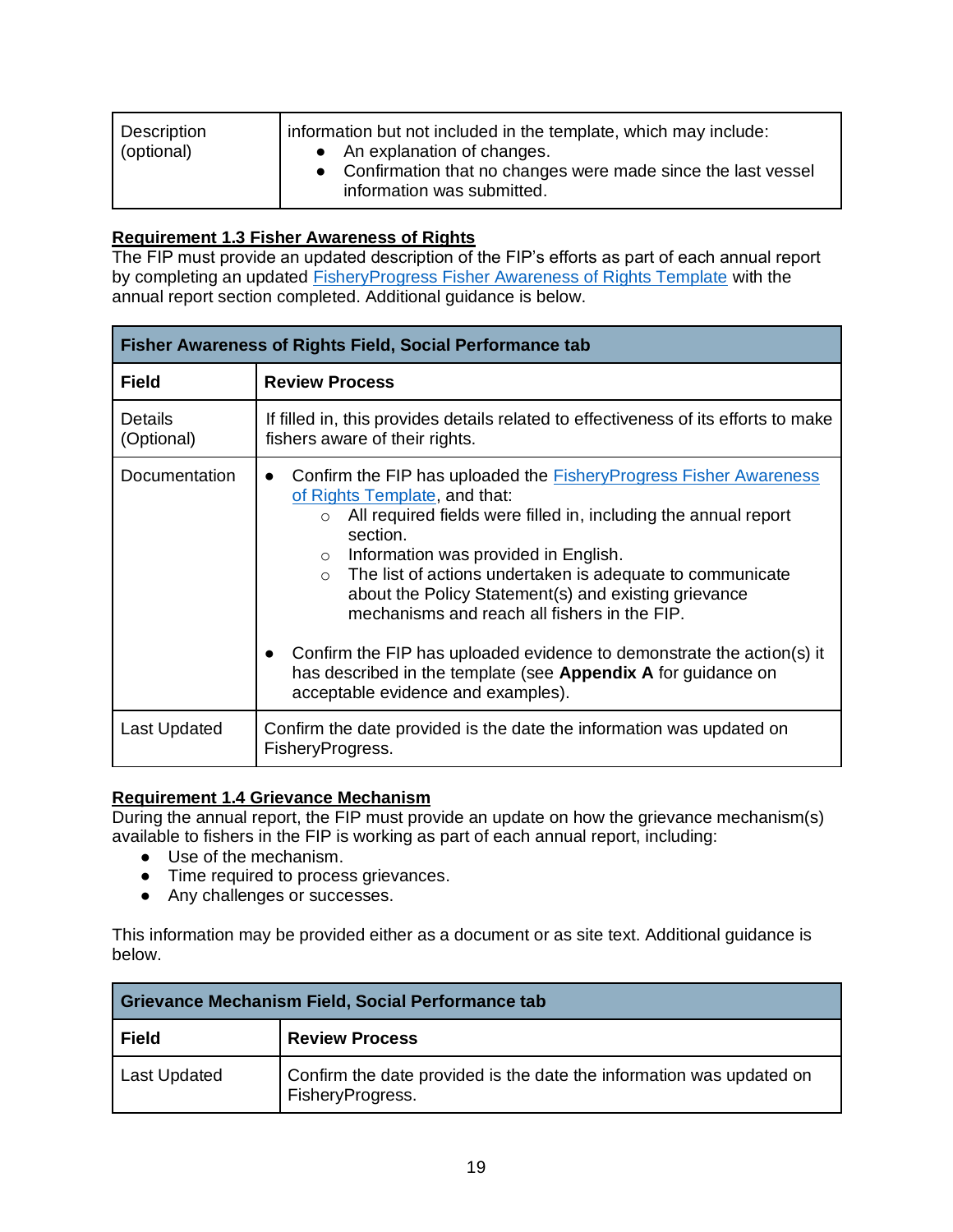| Documentation  | $\bullet$ | If the FIP uploads the update as a document: Confirm the update<br>addresses the points noted above.                                                                                            |  |
|----------------|-----------|-------------------------------------------------------------------------------------------------------------------------------------------------------------------------------------------------|--|
|                |           | If the FIP provides a new grievance mechanism: Review the<br>grievance mechanism using the criteria outlined in the initial review<br>section (Section 2.2) of these guidelines.                |  |
|                |           | For other uploaded evidence (optional): Confirm the uploaded<br>evidence demonstrates the action(s) the FIP has described (see<br>Appendix A for guidance on acceptable evidence and examples). |  |
| <b>Details</b> |           | If the FIP provides the update as site text: Confirm the<br>description addresses the points noted above.                                                                                       |  |
|                | $\bullet$ | If the FIP uploads the update as a document: The FIP may note<br>the update is provided as an upload, or provide other details related<br>to the effectiveness of the grievance mechanism.      |  |

# **Requirement 1.5 Self-Evaluation of Risk Criteria**

The FIP must provide an updated self-evaluation of the risk criteria as part of each annual report by providing results to the [FisheryProgress Self-Evaluation of Risk Criteria.](https://form.jotform.com/FisheryProgress/self-evaluation-of-risk-criteria) Once the FIP lead submits the form, the FIP will receive an email with a PDF copy of the completed form. The FIP must provide the PDF as a document upload. Additional guidance is below.

| Self-Evaluation of Risk Criteria Field, Social Performance tab |                                                                                                                                                                                                                         |  |
|----------------------------------------------------------------|-------------------------------------------------------------------------------------------------------------------------------------------------------------------------------------------------------------------------|--|
| <b>Field</b>                                                   | <b>Review Process</b>                                                                                                                                                                                                   |  |
| Date Completed                                                 | Confirm the date provided matches the date indicated in the uploaded<br>document.                                                                                                                                       |  |
| Documentation                                                  | Confirm a PDF of the most recent self-evaluation is uploaded.<br>$\bullet$<br>Confirm whether there has been a change in the FIP's status<br>$\bullet$<br>regarding meeting the criteria from the last self-evaluation. |  |
| Details (optional)                                             | If filled in, confirm the text provides detail related to the self-evaluation.                                                                                                                                          |  |

Following the review, the reviewer will take the following additional steps:

- **If no changes in status (e.g., did not meet criteria and still does not or did meet criteria and still does),** no additional steps are needed.
- **If there were changes in status so that the FIP did not meet the criteria and now does,** the FIP will report according to the guidance in Section 6.2 ("Changes in a FIP") below. The reviewer will:
	- Update relevant fields in the FIP at a Glance box to note the risk assessment is now required.
	- Update the summary box on the Social Performance tab to reflect the change in status.
	- $\circ$  Confirm directly with the FIP that a risk assessment and workplan (if applicable) will be required during their next annual report.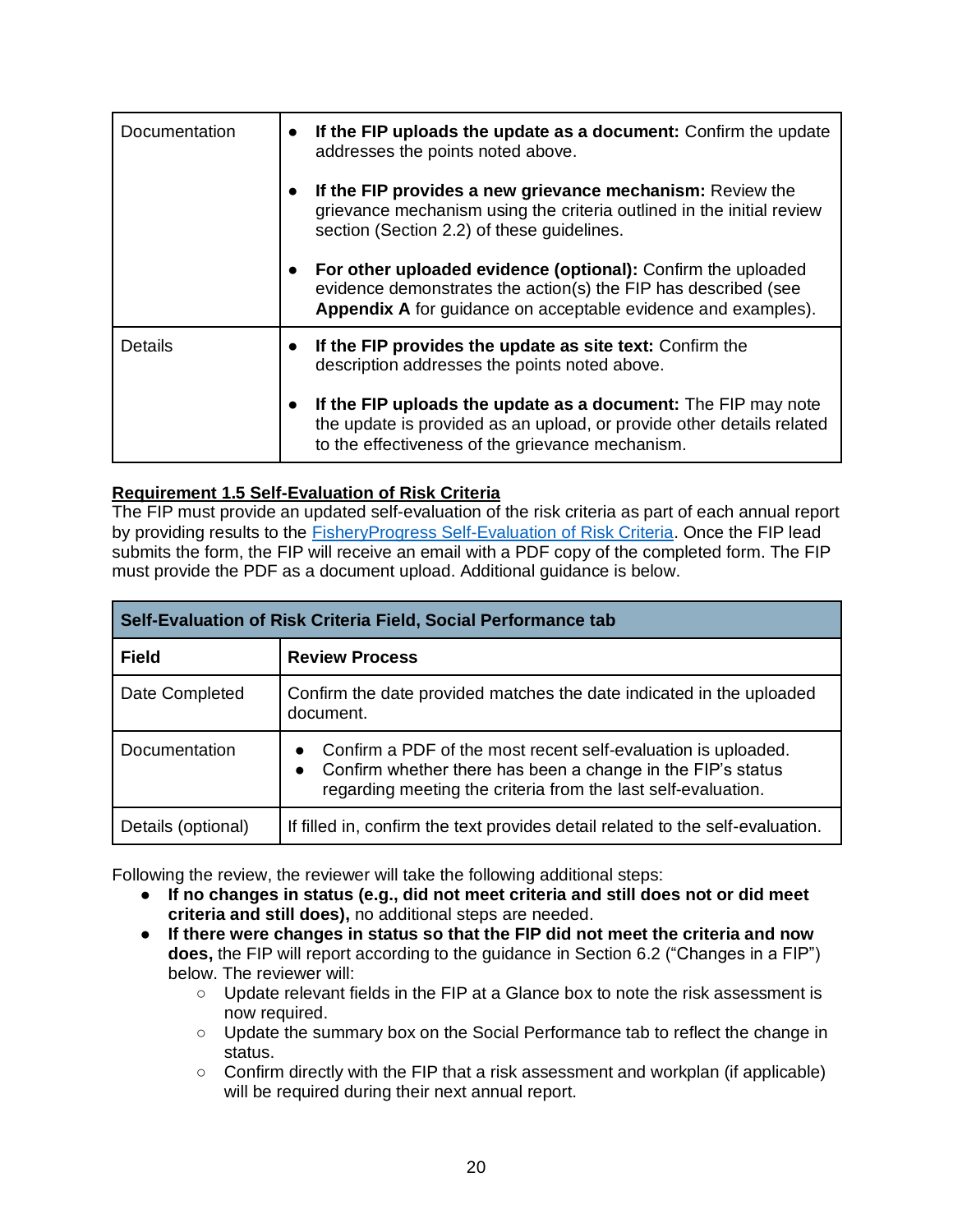- **If there were changes in status so that the FIP previously met the criteria and now does not,** the FIP will report according to the guidance in Section 6.2 ("Changes in a FIP") below. The reviewer will:
	- Update relevant fields in the FIP at a Glance box to note the risk assessment is now voluntary.
	- Update the summary box on the Social Performance tab to reflect the change in status.

#### **Requirement 2.1 Risk Assessment**

During the annual report, the reviewer will confirm whether the FIP is required to complete a risk assessment as part of the current annual report by confirming whether the FIP meets any of the situations below:

| <b>Situation</b>                                          | <b>Required documentation</b>      |
|-----------------------------------------------------------|------------------------------------|
| The FIP does not currently have a risk assessment,        | A risk assessment of all Core      |
| but the self-evaluation of risk criteria completed in the | FisheryProgress SRA Indicators is  |
| past 12 months indicated it meets one of the criteria.    | required.                          |
| The FIP submitted a risk assessment during one of the     | An updated risk assessment of the  |
| past two annual reports that had SRA indicators that      | SRA indicators that scored at the  |
| scored at the red level.                                  | red level is required.             |
| The FIP has a past risk assessment but has not            | An updated risk assessment of all  |
| provided an updated assessment of all indicators it has   | indicators the FIP has assessed in |
| assessed in the past three years.                         | the past is required.              |

If the FIP does not meet any of these situations, a risk assessment is not required, but a FIP may voluntarily submit one.

| <b>Risk Assessment Field, Social Performance tab</b> |                                                                                                                                                                                                                                                                                                                                                                                                  |
|------------------------------------------------------|--------------------------------------------------------------------------------------------------------------------------------------------------------------------------------------------------------------------------------------------------------------------------------------------------------------------------------------------------------------------------------------------------|
| <b>Field</b>                                         | <b>Review Process</b>                                                                                                                                                                                                                                                                                                                                                                            |
| Documentation                                        | The reviewer will follow the initial review process outlined in Section 3<br>of these guidelines.<br>Additionally, the reviewer will review the past three years of scoring (if<br>available) to confirm that at least one red indicator has improved to a<br>medium risk (yellow) level within the past three years. If not, the FIP<br>will be moved to inactive status and alerted via email. |
| Date Completed                                       | Confirm the date provided matches the date indicated in the uploaded<br>document.                                                                                                                                                                                                                                                                                                                |
| <b>Details</b><br>(Optional)                         | If filled in, this provides details related to the risk assessment, which may<br>include:<br>A brief summary of the findings of the risk assessment, including the<br>number of red indicators.<br>A summary of changes from the FIP's past risk assessment(s).                                                                                                                                  |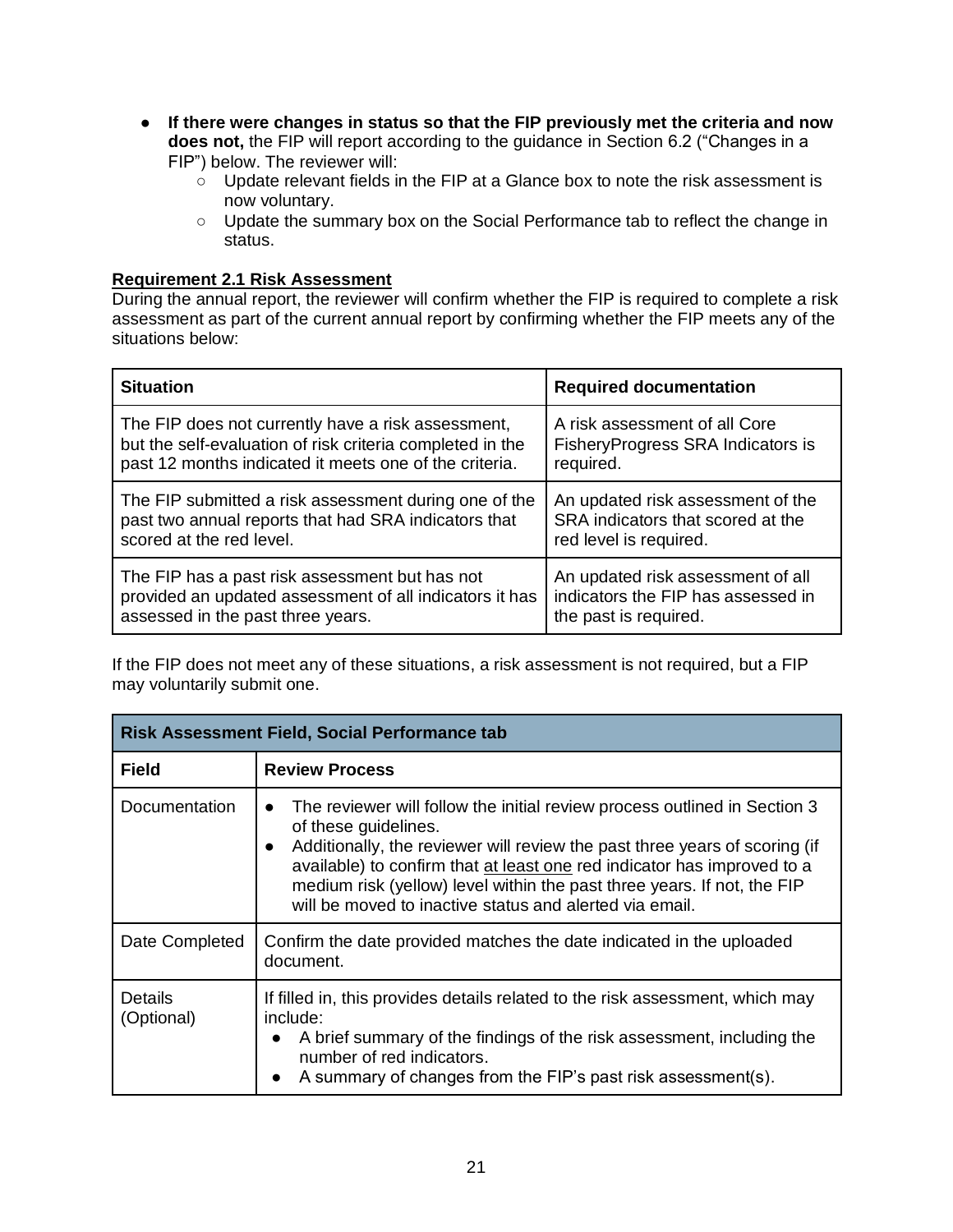# **Requirement 2.3 Progress Reporting**

During the annual review, FIPs that have developed a social workplan must report on action progress. The reviewer will confirm whether the FIP is required to report on social progress by confirming whether the FIP has a social workplan. For those FIPs that do, the reviewer will use the criteria outlined below in addition to those detailed in the [FIP Review Guidelines](https://fisheryprogress.org/sites/default/files/document_files/FisheryProgress%20org%20Review%20Guidelines%202020%20-%20FINAL.pdf) to review social performance information during the six-month report review.

| Social Workplan & Progress Reporting Field, Social Performance Tab |                                                                                                                                                                                                                                                                                                                                                                                                                                                                                                                                                                                                                                                                                                                                                                                                                                                                      |  |
|--------------------------------------------------------------------|----------------------------------------------------------------------------------------------------------------------------------------------------------------------------------------------------------------------------------------------------------------------------------------------------------------------------------------------------------------------------------------------------------------------------------------------------------------------------------------------------------------------------------------------------------------------------------------------------------------------------------------------------------------------------------------------------------------------------------------------------------------------------------------------------------------------------------------------------------------------|--|
| <b>Field</b>                                                       | <b>Review Process</b>                                                                                                                                                                                                                                                                                                                                                                                                                                                                                                                                                                                                                                                                                                                                                                                                                                                |  |
| Documentation                                                      | Confirm the FIP has uploaded an updated social workplan document:<br>It uses the <b>Fishery Progress</b> social workplan template.<br>$\Omega$<br>The FIP has fully and correctly completed all required sections<br>$\circ$<br>in the template.<br>It includes a recent date.<br>$\cap$<br>Review changes/additions to the template and confirm:<br>Any updates provided to the workplan itself are in accordance<br>$\circ$<br>with the review process detailed in Section 2.3.<br>The FIP has provided a comprehensive update on progress for<br>$\circ$<br>all actions and tasks (as applicable).<br>Confirm the FIP submitted evidence for completed actions and tasks.<br>The reviewer may also request evidence for progress reported on tasks<br>and actions that are not yet complete (see Appendix A for guidance<br>on acceptable evidence and examples). |  |
| Date Completed                                                     | Confirm the date provided matches the date indicated on the cover page of<br>the uploaded document.                                                                                                                                                                                                                                                                                                                                                                                                                                                                                                                                                                                                                                                                                                                                                                  |  |
| <b>Details</b><br>(optional)                                       | If filled in, this provides details related to the social workplan and/or<br>progress reporting not included in the template, which may include:<br>A summary of key progress.<br>Any major changes made to the workplan.                                                                                                                                                                                                                                                                                                                                                                                                                                                                                                                                                                                                                                            |  |

*Criteria for reviewing workplans when FIPs submit an updated risk assessment* If the FIP provides an updated risk assessment, it will also update any scores that have changed in its social workplan. The reviewer will review that information as follows:

- Review the most recent risk assessment against the last one to confirm whether any scores have changed.
- Confirm that the FIP has updated any changed scores in its most recent social workplan.
- **If a red indicator becomes yellow or green,** the FIP may stop reporting on any actions and tasks (if applicable) related to the indicator going forward. No additional evidence is required for score changes, but the justification for the score change must be properly documented in the most recent risk assessment.
- **If the FIP has a new red indicator (either due to expanding the scope of the risk assessment or due to a yellow or green indicator becoming red)**, the reviewer will:
	- Confirm that the FIP has updated its workplan to include at least one action for every new red-scoring indicator.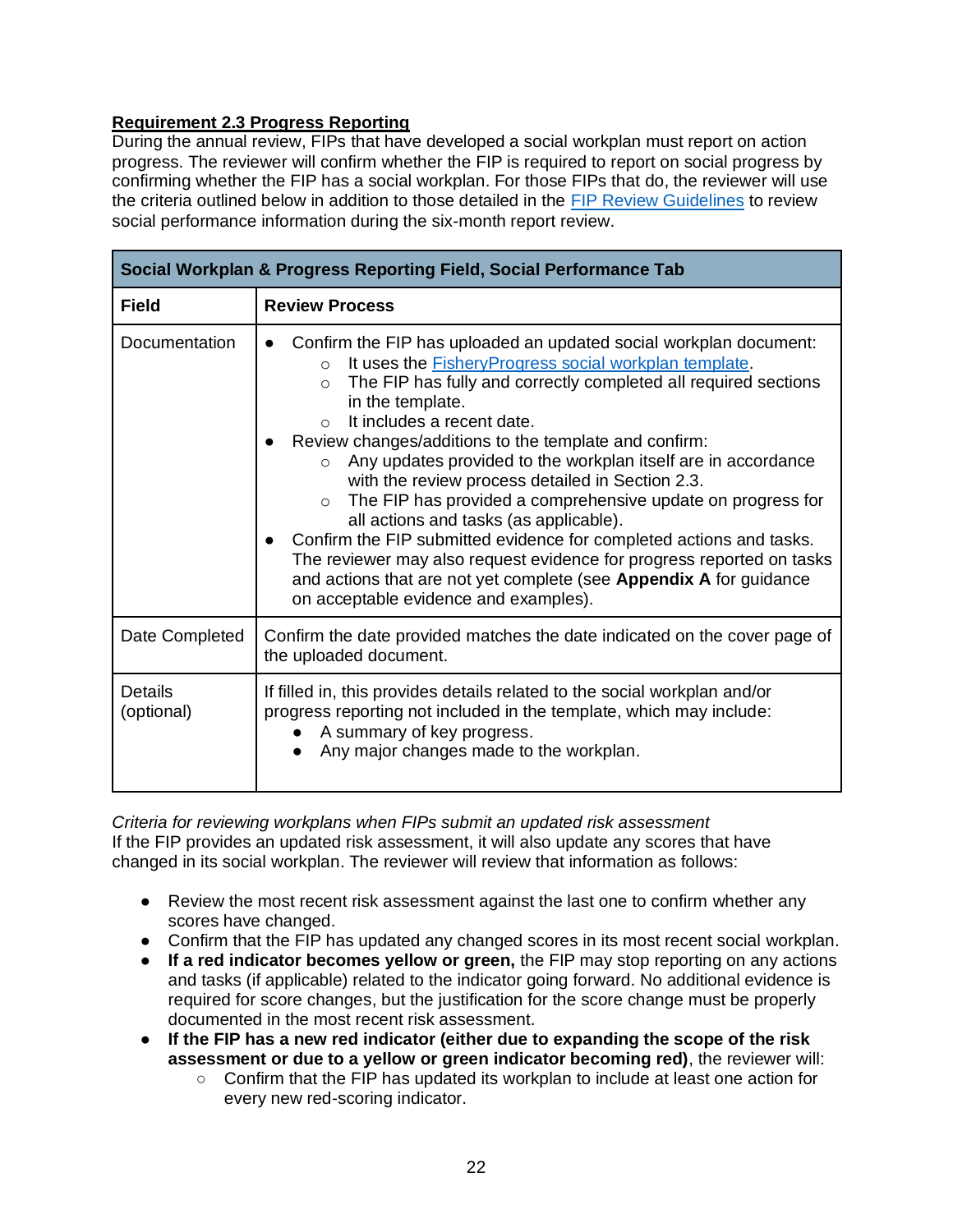○ Confirm that the new action(s) meet the criteria outlined in the social workplan initial review in Section 3.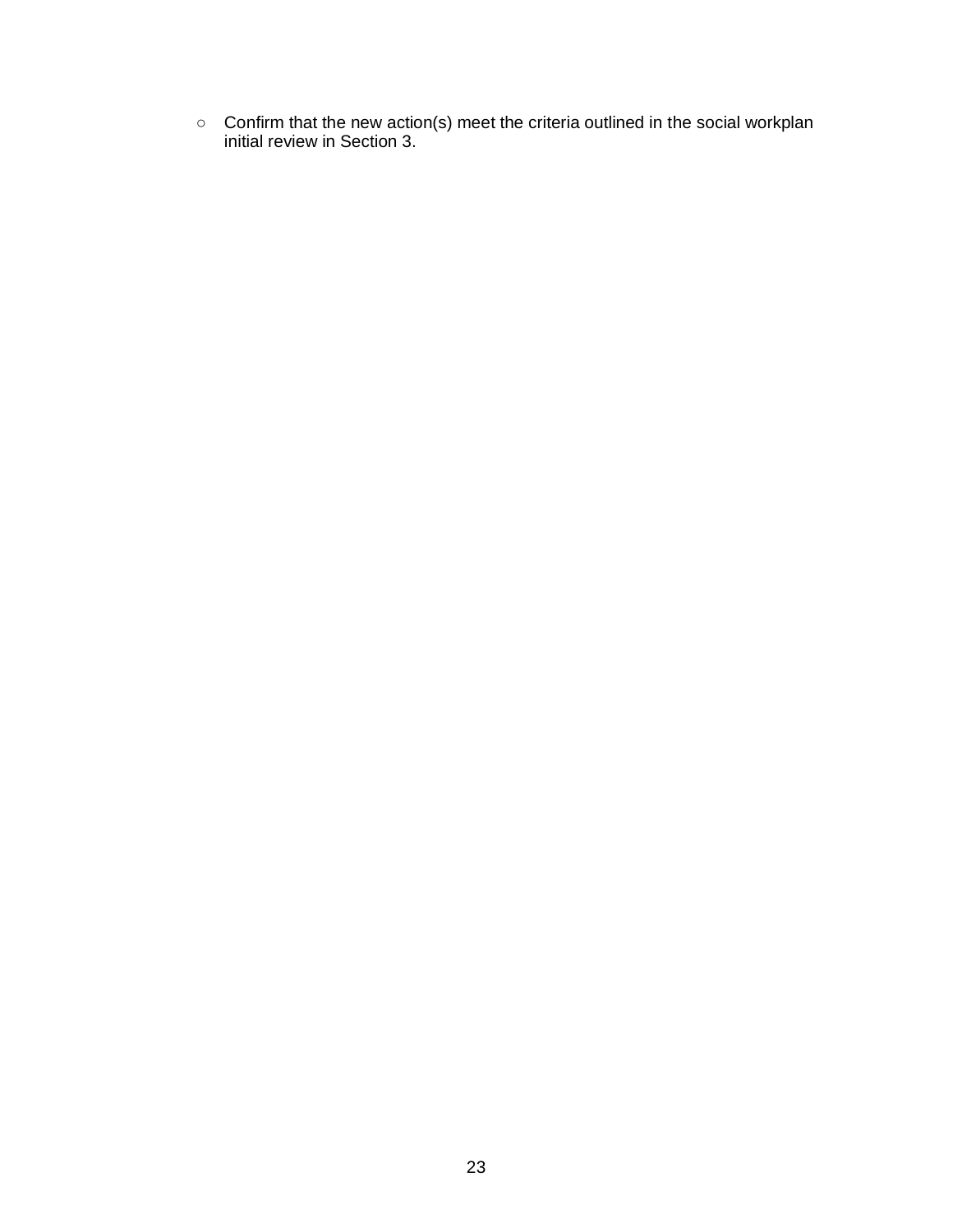# <span id="page-24-0"></span>**6. Impact of Changes on the FIP Review Process**

# <span id="page-24-1"></span>**6.1.Early Reporting**

If a FIP would like to report on social performance information (either by reporting on a new information field or by reporting progress in a field it is currently reporting on), the FIP may submit that information for review between report dates. The reviewer will review these requests as availability allows.

As outlined in the [FIP Review Guidelines](https://fisheryprogress.org/sites/default/files/document_files/FisheryProgress%20org%20Review%20Guidelines%202020%20-%20FINAL.pdf) (pg. 17), if the FIP wants to report progress impacting their social indicator scores, it may request an additional progress review outside of the six- or 12-month time frame, focused only on social indicators. These reviews will not change the FIP's six- and 12-month review deadlines.

# <span id="page-24-2"></span>**6.2.Changes in the FIP**

Changes may occur over the FIP's life. The reviewer will follow the guidance in the [FIP Review](https://fisheryprogress.org/sites/default/files/document_files/FisheryProgress%20org%20Review%20Guidelines%202020%20-%20FINAL.pdf)  [Guidelines](https://fisheryprogress.org/sites/default/files/document_files/FisheryProgress%20org%20Review%20Guidelines%202020%20-%20FINAL.pdf) (pg. 17) on how to respond to minor and significant scope changes, taking into account any implication on the need for an update to social performance data. In addition, the following changes will require the noted action:

- **New FIP lead and the FIP lead was one of the Policy Statement signatories:** If an FIP lead has changed, ensure the FIP lead has uploaded a new signed Policy Statement. The review of the updated Policy Statement will follow the process for the initial review as outlined in Section 2.1 above.
- **New FIP supply chain participant(s) and the FIP submits a new or revised Policy Statement on behalf of the participant(s) (as outlined in Requirement 1.1):** If the FIP adds new participant(s), ensure the FIP lead has uploaded a new or revised Policy Statement or MOU that reflects the participant and an updated FisheryProgress Policy Statement Description. The review of the new or revised Policy Statement and FisheryProgress Policy Statement Description will follow the process for the initial review as outlined in Section 2.1 above.
- **If a FIP that previously met the criteria for increased risk of forced labor and human trafficking no longer does**, it may submit a new self-evaluation against the criteria so that its profile may be updated. The FIP will continue to be required to meet the requirements outlined in 2.1-2.3 as long as its most recent risk assessment shows existing red indicators.
- **If a FIP that previously did not meet the criteria for increased risk of forced labor and human trafficking now does (flagged either by changes in the FIP or an appeal)**, the FIP will be required to reflect that change during its next annual report when it recompletes the self-evaluation against the criteria.

# <span id="page-24-3"></span>**6.3.Reactivating an inactive FIP**

A FIP that is inactive may reactivate its profile by uploading updated materials and completing an annual review, as noted in the [FIP Review Guidelines.](https://fisheryprogress.org/sites/default/files/document_files/FisheryProgress%20org%20Review%20Guidelines%202020%20-%20FINAL.pdf) If the FIP went inactive for any of the reasons below related to social reporting, the FIP must meet the associated requirement noted below: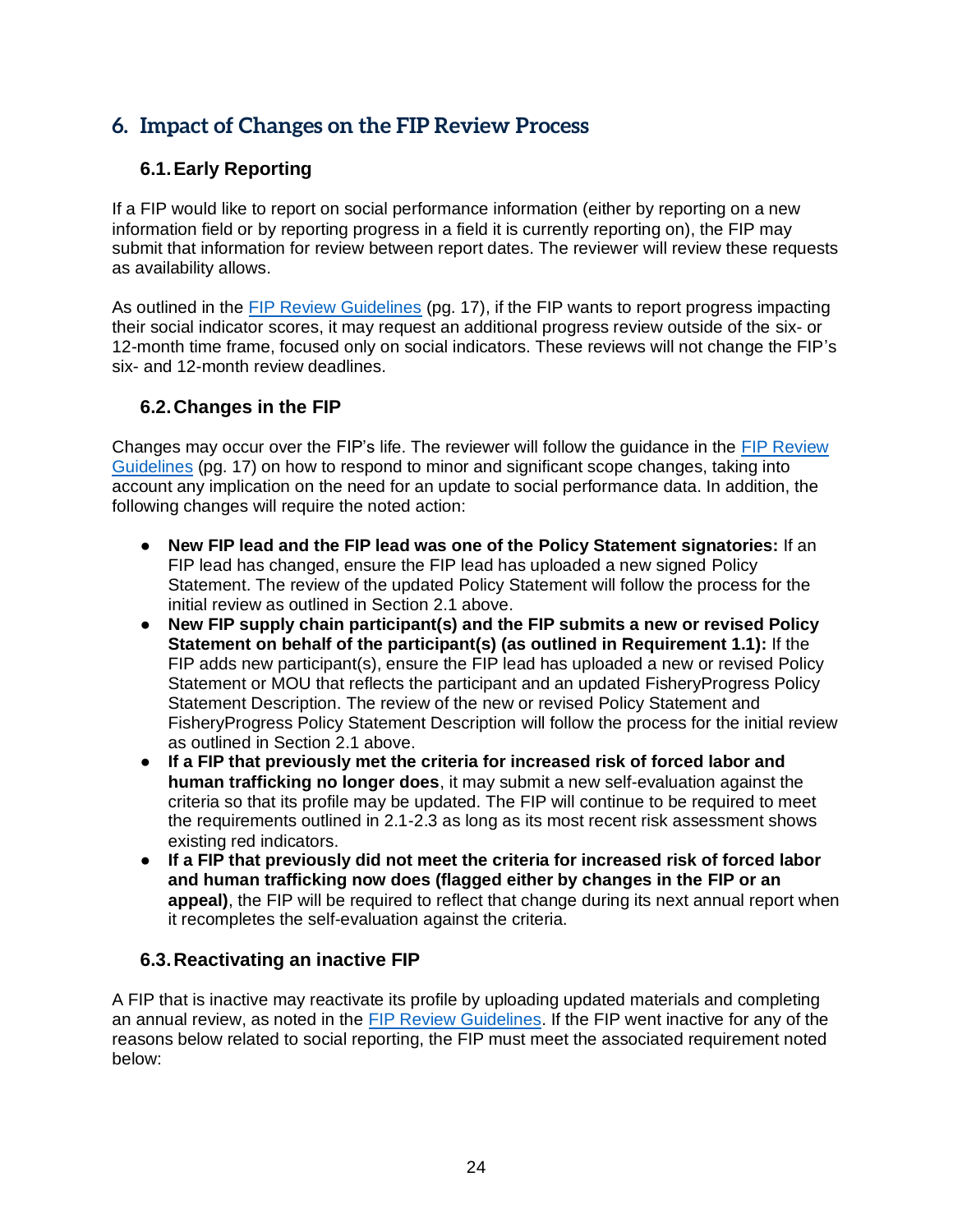- **If the FIP did not meet a deadline for completing requirements 2.1 and/or 2.2**, the FIP must complete a full annual review, including meeting the requirements immediately as outlined in the guidelines above.
- **If the FIP did not report regularly as outlined in requirement 2.3**, the FIP must complete a full annual review, including the requirements outlined in the guidelines above.
- **If the FIP did not make sufficient progress (see Section 2 above),** the FIP must submit an updated risk assessment of all Core FisheryProgress SRA Indicators (or if reporting voluntarily, the indicators the FIP was tracking) and an updated social workplan that explicitly describes how it plans to overcome the challenges it faced before going inactive.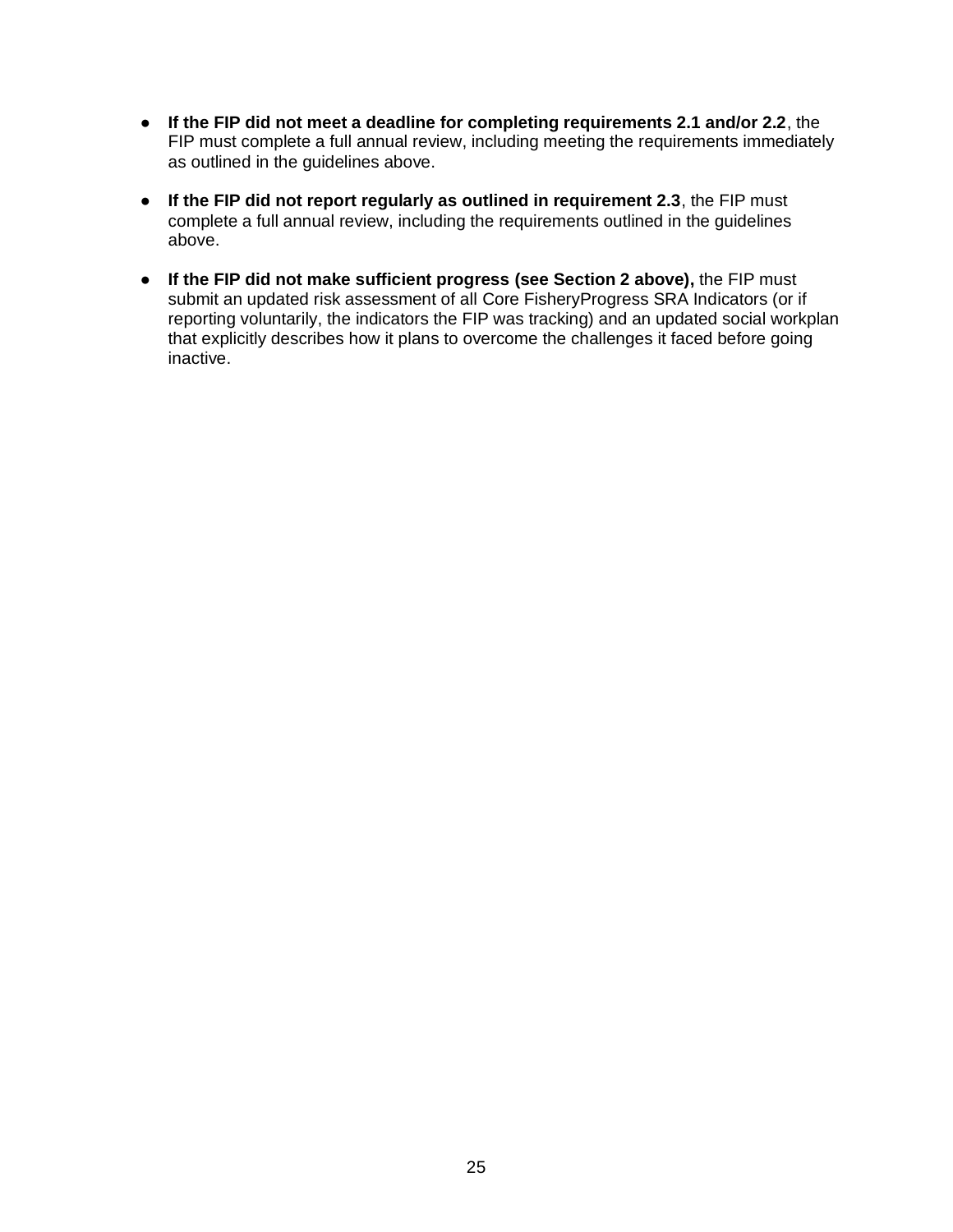# <span id="page-26-0"></span>**Appendix A: Guidance on Acceptable Evidence and Examples**

We encourage FIPs to submit evidence English. If it is not, the evidence is subject to secondary review and may take longer to publish on the site. Guidance on evidence is below.

- **Credible evidence.** Evidence must meet the following criteria to be acceptable:
	- Be documented in writing.
	- Have a date.
	- Have a source (e.g., person, organization).
	- Have a contact person who can verify it.
	- $\circ$  Be publicly available. If not publicly available, there must be a way to make it public on FisheryProgress with appropriate anonymizing. Any evidence submitted must not include personally identifiable information or any other confidential information. If the only available evidence for an action or task includes this confidential information, the FIP may contact the reviewer to discuss options for verifying it.
- **Examples of evidence.** This will vary depending on the action/task or proposed activities. The following are examples of different kinds of evidence:
	- Signed agreements with consultants, government agency staff, or other individuals demonstrating progress on specific activities such as research.
	- Meeting or training agendas, notes, and/or participant lists.
	- Letters sent to government agencies, suppliers, or other entities.
	- Credible media articles, blog posts, and/or statements posted on a website.
	- White papers, summary reports, rapid assessments, data analyses, or social impact assessment reports or studies.
	- Data collection protocols or raw data.
	- Official government laws, regulations, or policies.
	- Evidence of trainings (documented with agendas and participant signatures)
	- Internal or external policies or templates (e.g., handbooks, onboarding materials, worker contracts).
	- Evidence of worker interviews (e.g., a summary report of findings).
	- $\circ$  Links to videos or photos (e.g., demonstrating improvements, new gear, new health and safety equipment, meetings, announcements on bulletin boards or landing sites).
	- $\circ$  Signed agreements (e.g., with community members, with service providers).

# **Note that For SRA indicators, the only acceptable evidence is an updated risk**

**assessment** showing a changed indicator score completed by someone with the relevant expertise, as defined in the [Qualifications for Conducting Risk Assessments and Creating Social](https://fisheryprogress.org/resources-fips/comprehensive-fip-consultant-criteria)  [Workplans.](https://fisheryprogress.org/resources-fips/comprehensive-fip-consultant-criteria)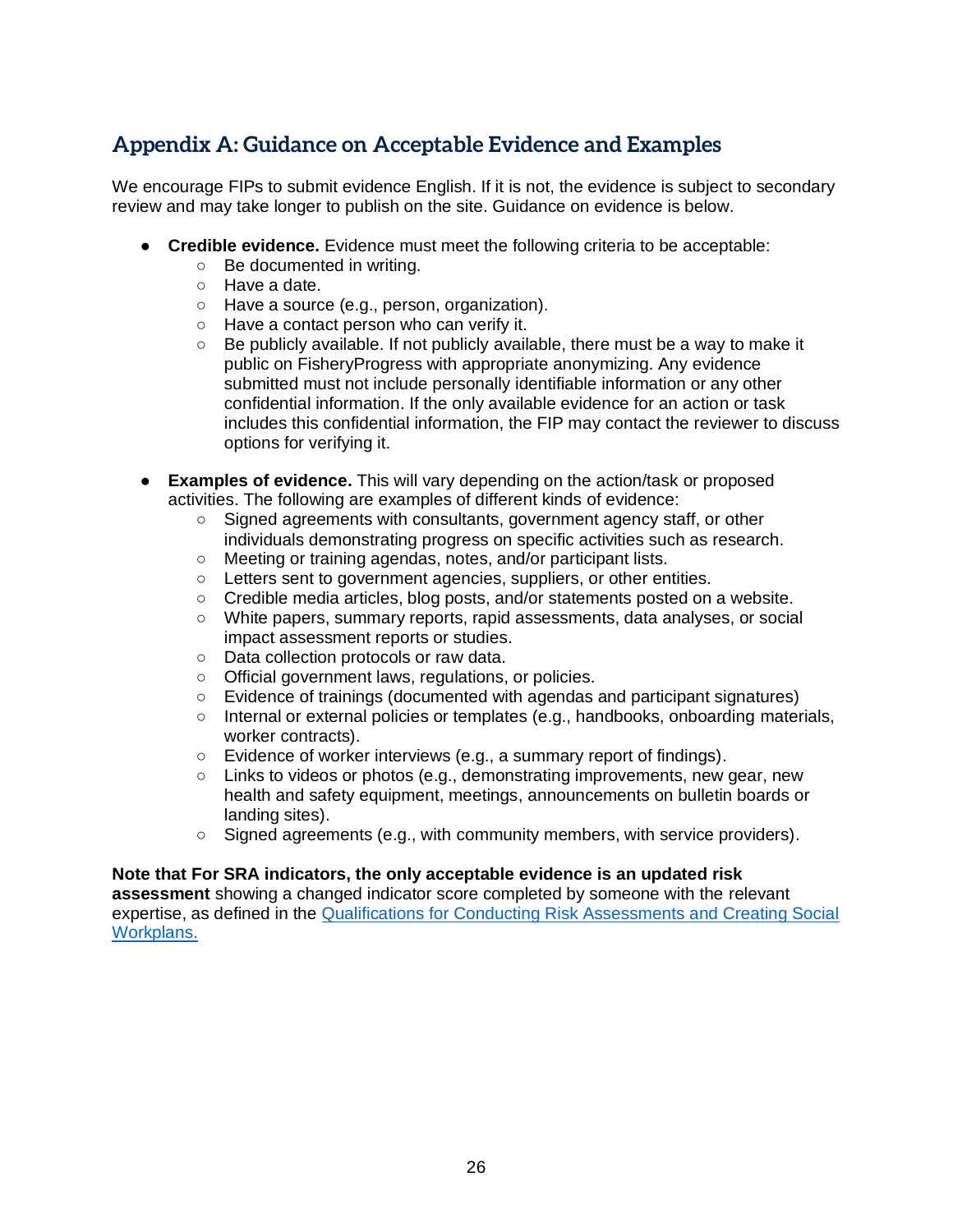# <span id="page-27-0"></span>**Appendix B: Guidance for FIPS With Audits Through Other Standards**

FIPs that conduct social assessments via other social certifications and standards may use their pre-assessments and audits to complete the [FisheryProgress risk assessment.](https://fisheryprogress.org/resources/launching-fip) This appendix provides guidance for FIPs on how to use existing assessment information to complete the risk assessment and for the reviewer on how to review submitted documentation.

#### **Recognized Programs**

ELEVATE is developing several equivalency guides to map commonly used fishery social programs and certifications to the SRA. Learn more about these guides [here.](http://www.fisheryprogress.org/resources-social-responsibility)

By following the guidelines below and the mapping outlined in the relevant equivalency guide, FIPs can use the data collected from an informal or formal audit of one of these recognized programs to complete the risk assessment.

### **Completing the Risk Assessment Using a Formal or Informal Audit Without Certification**

FIPs are not required to be certified to use assessments completed as part of a fishery social program or certification program. FIPs that have not yet received certification/passed the audit process but that have a formal or informal audit (also known as a pre-assessment or internal audit) conducted against a recognized program may use the information included therein to complete the risk assessment under the following conditions:

- The audit is from a fishery social program or certification that currently has an SRA equivalency guide.
- The audit was conducted by an individual or team who meets the qualifications for [conducting risk assessments and creating social](https://fisheryprogress.org/resources-fips/find-qualified-consultant) workplans and is qualified to conduct audits against the relevant program.
- The audit was conducted within the past 12 months.
- The [risk assessment template](https://fisheryprogress.org/resources/launching-fip) is completed as follows:
	- Methodology
		- Assessment Team: Note who completed the audit or certification report.
		- Data Collection Methodology: Note that the risk assessment was completed based on an audit conducted against the recognized program.
		- Scoring Methodology: Note that the scoring levels obtained were determined based on the relevant equivalency guide and the results of the audit.
	- Indicators
		- Score: The FIP uses the relevant equivalency guide and the information provided in the audit report to complete the relevant SRA scoring guideposts. Any scoring guideposts not covered by the recognized program must be evaluated separately or otherwise must be scored at the red/high-risk scoring level.
		- Source: Note the audit report as a source for all relevant indicators, including the date of the report.
		- **■** Justification: Provide the information in the audit report that justifies the scoring level obtained.
- Evidence:
	- $\circ$  If the risk assessment template was completed by an individual or team who does not meet the [qualifications for conducting risk assessments and creating](https://fisheryprogress.org/resources-fips/find-qualified-consultant)  [social workplans,](https://fisheryprogress.org/resources-fips/find-qualified-consultant) a copy of the audit must be provided. FIPs must ensure that